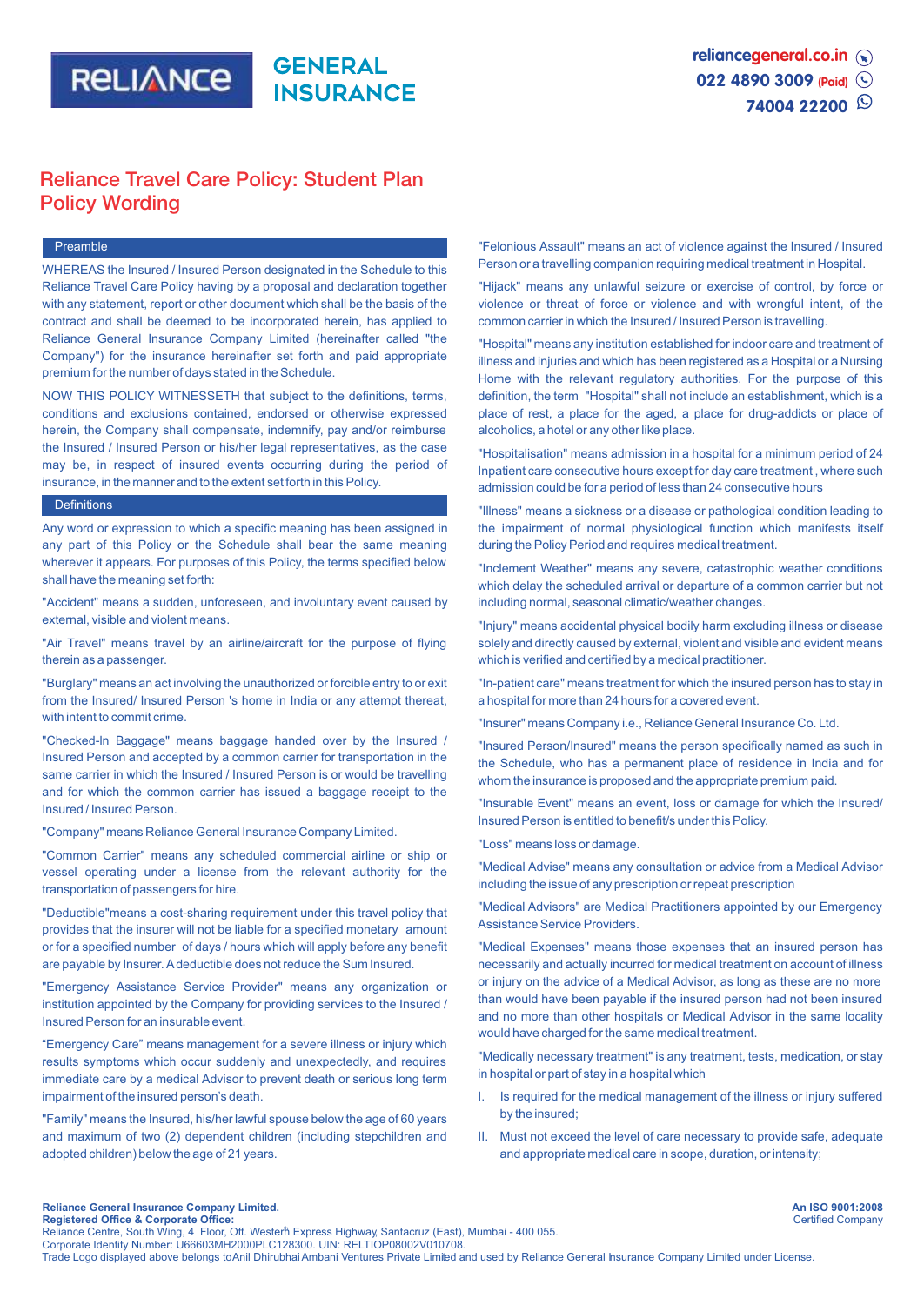- III. Must have been prescribed by a MedicalAdvisor;
- IV. Must conform to the professional standards widely accepted in international medical practice or by the medical community in India.

"OPD Treatment" is one in which the insured/insured person visits a clinic/ hospital or associated facility like a consultation room for diagnosis and treatments based on the advice of a Medical Advisor. The Insured / Insured Person is not admitted as a day care or in-patient.

"Period of Insurance" means the period from commencement of insurance cover to the end of insurance cover or actual trip duration whichever ends earlier

"Policy Period" means the period between the start date and the end date as specified in the Schedule to this Policy or the cancellation of this policy, whichever is earlier.

"Physician" means a person who is qualified to practice medicine or is a Surgeon or an Anesthetist and has a valid license issued by the appropriate authority for the same, provided that this person is not a member of the Insured/Insured Person's family.

"Policy" is the Company's contract of insurance with the Policyholder providing cover as detailed in this Policy Wordings, the Proposal Form, Policy Schedule ,Endorsements, if any and Annexures, and which form part of the contract and must be read together

"Policyholder" means the person who is the proposer and whose name specifically appears in the Schedule as such

"Pre-Existing Disease" means any condition, illness or injury or related condition(s) for which the Insured/Insured person had signs or symptoms and/or were diagnosed and/or received medical advice/ treatment, within 48 months prior to the first policy under which the Insured Person was covered with us.

"Reasonable & Customary charges" means the charges for services or supplies, which are the standard charges for the specific provider and consistent with the prevailing charges in the geographical area of identical or similar services, taking into account the nature of the illness/injury involved.

"Reasonable Additional Expenses" means any expenses for meals and lodging necessarily incurred by the Insured / Insured Person as the result of a trip interruption or trip delay but does not include meals and lodging provided by the common carrier or by any other party free of charge.

"Return Destination" means the place to which the Insured / Insured Person is scheduled to return from his/her trip.

"Single Trip" means only one trip to a destination outside of the Republic of India during the policy period, the details of which are specified in the **Schedule** 

"Strike" means stoppage of work (a) announced, organized and sanctioned by a labor union and (b) which interferes with the normal departure and arrival of a common carrier inclusive of work slowdowns, lockouts and sickouts.

"Sum Insured" means the maximum amount of coverage, as specified in the Schedule, that the Insured/ Insured Person is entitled to in respect of each benefit and as applicable under this Policy.

"Schedule" means the document attached name so and to and the forming part of this Policy mentioning the details of the Insured/ Insured Person/s, the Sum Insured, the period and the limits to which benefits under the Policy are subject to.

"Terrorism/Terrorist Incident" means any actual or threatened use of force or violence directed at or causing damage, injury, harm or disruption, or the commission of an act dangerous to human life or property, against any individual, property or government, with the stated or unstated objective of pursuing economic, ethnic, nationalistic, political, racial or religious interests, whether such interests are declared or not. Robberies or other criminal acts, primarily committed for personal gain and acts arising primarily from prior personal relationships between perpetrator(s) and victim(s) shall not be considered terrorist activity. Terrorism shall also include any act, which is verified or recognized by the relevant Government as an act of terrorism.

"Travel Agent" means the Travel Agent, tour operator, or other entity from

which the Insured purchases his/her Insurance Policy or travel arrangements, and includes all officers, employees, and affiliates of the Travel Agent, tour operator or other entity.

"Traveling Companion" means an individual or individuals travelling with the Insured / Insured Person, provided that, the Insured and such individual(s) are travelling to the same destination on the same dates and such individual(s) is/are also insured under this Policy. For the purpose of this definition, any individual(s) forming part of a group travelling on a tour arranged by a Travel Agent or a tour operator shall not be considered as Traveling Companion, unless the individual(s) is part of the family of the Insured / Insured Person.

"Trip" means a journey, within the Policy Period, out of the Republic of India and back, the details of which are specified in the Schedule.

"Trip Duration" means a journey undertaken within Policy Period and which commences when the passenger boards the aircraft

for onward overseas journey and terminates when he disembarks on return to India or the Policy Period end date whichever is earlier.

"Valuables" mean photographic, audio, video, computer and any other electronic equipment, telecommunications and electrical

equipment, telescopes, binoculars, antiques, watches, jewelry, furs and articles made of precious stones and metals.

### Extension Period of Insurance

If any illness / injury during the period abroad necessitates curative treatment beyond duration of this insurance, the Company's liability to pay benefits within the scope of this Policy shall extend for a further period of 30 days insofar as it can be proved that transportation home is not possible. Emergency Assistance Service Provider must be notified immediately as soon as it is known that Insured / Insured Person is unfit to return to India. If any new illness / injury is contracted beyond duration of this Policy, treatment for the same will not be covered.

Further, in case of transportation home on the advice of Emergency Assistance Service Provider, appropriate continued treatment in India on the advice of Company/Emergency Assistance Service Provider for the same illness / injury will be covered for a maximum of 30 days beyond this period of insurance provided the illness / injury is contracted abroad within this Period of Insurance.

If Emergency Assistance Service Provider recommends that continued treatment in an Indian hospital is appropriate, this Policy shall be extended to cover medical expenses incurred in India as specified in the Medical Expenses Cover in this Policy provided that expenses will only be paid at the reasonable and customary charges for such services, and further provided that expenses will only be paid for treatment incurred within the 30 days period immediately following the first manifestation of the illness / injury during the trip.

Extension of the period of insurance is automatic for a period not exceeding 7 days and without extra charge, if necessitated by delay of public transport services beyond the control of the Insured / Insured Person.

### Scope Of Coverage

The Company hereby agrees subject to the terms, conditions and exclusions herein contained or otherwise expressed, to compensate, indemnify, pay and / or reimburse in manner provided in this Policy, benefits to the Insured / Insured Person for loss or damage described hereunder up to the limit of Sum Insured as specified in the Schedule to the Policy.

 Benefit 1- Medical Expenses Including Transportation, Evacuation and Repatriation Of Mortal Remains

The Company shall pay or reimburse to the Insured / Insured Person expenses incurred for availing immediate emergency medical assistance required on account of any illness / injury sustained or contracted whilst on a trip but not exceeding the Sum Insured as specified in the Schedule.

The deductible in respect of this benefit will be applicable for each separate claim, and shall be of an amount as specified in the Schedule. What it covers

In the event, the Insured/Insured Person shall contract any illness or injury during the period of insurance and if such illness or injury shall upon the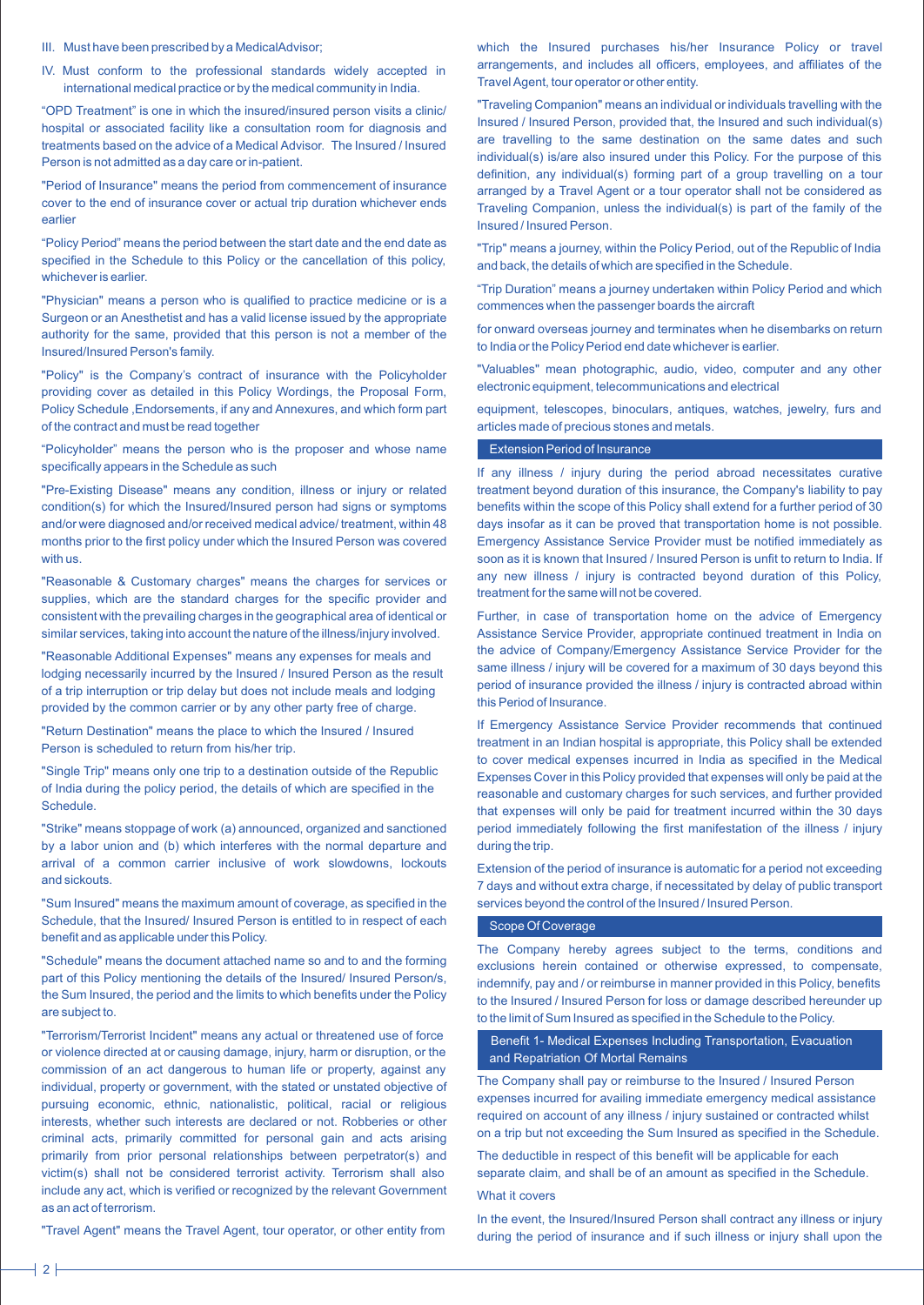written medical advice of a Medical Advisor require any such Insured/Insured Person, to incur hospitalisation within the period of insurance at any Hospital, for the medically necessary treatment of the Insured/Insured Person, then the Company will indemnify the Insured/Insured Person, for the amount of such medical expenses, which should bereasonable & customary charges, and are incurred by or on behalf of such Insured/Insured Person for in manner, for the period and to the extent of the Sum Insured as specified in this Policy. The company's total liability in aggregate for all claims paid under the policy shall not exceed the Sum Insured.

- 1. Out-patient treatment, provided, the same is critical and cannot be deferred till the Insured/Insured Person's return to the Republic of India.
- 2. In-patient treatment in a local hospital at the place the Insured / Insured Person is staying at the time of occurrence of an insurable event or at the nearest Hospital.
- 3. Medical aid that is prescribed by a Physician as necessary part of the treatment for broken limbs or injuries (e.g. plaster casts, bandages and walking aids).
- 4. Radiotherapy, heat therapy or photo therapy and other such treatment prescribed by a Physician.
- 5. X-Ray, diagnostic tests and all reasonable costs towards diagnostic methods and treatment of all illness / injury provided these pertain to the diagnosed illness / injury due to which hospitalisation was deemed necessary.
- 6. Cost of transportation, including necessary medical care en-route, by recognized medical service providers for medical attention at the nearest Hospital or by the nearest Physician.
- 7. Cost of being transferred to a special clinic if this is medically necessary and prescribed by a Physician.
- 8. Life saving unforeseen emergency measures provided to the Insured/Insured Person by the Physician for hospitalization arising out of a pre-existing disease. The treatment for these emergency measures would be paid till the Insured/Insured Person becomes medically stable. All further medical cost to maintain medically stable or to prevent the onset of acute pain would have borne by the Insured/Insured Person.
- 9. Transportation
	- i) the extra costs of medically necessary treatment and prescribed transportation from the foreign country to the Insured / Insured Person's permanent place of residence or the nearest Hospital in the event that it is not possible to guarantee adequate medically necessary treatment within a reasonable distance of the Insured / Insured Person's current location and consequently his health would be in jeopardy;
	- ii) the additional extra costs for an accompanying person if it is medically necessary treatment that the Insured / Insured Person be accompanied in this way; this might be a physician, nurse, relative, friend or colleague;
	- iii) in the event of death, the extra costs of transporting the mortal remains of the deceased Insured / Insured Person back home or the extra costs required for burial at the place of death abroad up to the limit as specified in the Schedule;
	- iv) If the Insured / Insured Person is required to be transported from a medical point of view, it shall be the decision of Emergency Assistance Service Provider whether the Insured/Insured Person is to be repatriated to India or not.

The extra costs under "Transportation" above are:

- $\triangleright$  in the event of transportation home, the additional costs arising for the return journey home as a consequence of the insured event;
- in the event of death, the costs which exceed those that would normally arise if the Insured / Insured Person had died in India.
- 10. Repatriation of Mortal Remains:

In the event of the death of the Insured / Insured Person due to an insurable event in terms of this Policy, the Company shall pay or reimburse the costs of transporting the mortal remains of the deceased Insured / Insured back to

the Republic of India or, up to an equivalent amount, for a local burial or cremation in the country where the death occurred, subject to the maximum limit as specified in the Schedule.

The deductible in respect of this benefit will be applicable for each separate claim, and shall be of an amount as specified in the Schedule.

### What Benefit 1 does not cover

The Company shall not be liable to make any payment under this benefit in connection with or in respect of any expenses whatsoever incurred by the Insured/ Insured Person for:

- 1. Medical treatment abroad if that is the sole reason or one of the reasons for temporary stay abroad.
- 2. Any pre-existing disease.
- 3. Treatment which could reasonably be delayed until the Insured/Insured Person's return to the Republic of India. The question of what can or what cannot be reasonably delayed will be decided jointly by the treating Physician and the Emergency Assistance Service Provider.
- 4. Treatment of orthopaedic, degenerative, oncological diseases, unless the medical assistance provided abroad involves unforeseen emergency measures to save the Insured/Insured Person's life or measures solely designed to relieve acute pain in any case excluding chemotherapy or radiotherapy expenses.
- 5. Charges in excess of reasonable and customary charges incurred on account of an insurable event as per the determination by the Emergency Assistance Service Provider.
- 6. Expenses incurred in connection with cancer treatment, unless the medical assistance provided abroad involves unforeseen emergency measures to save the Insured/Insured Person's life or measures solely designed to relieve acute pain.
- 7. Treatment relating to the removal of physical flaws or anomalies (cosmetic treatment or 'plastic' surgery in any form or manner).
- 8. Expenses incurred in connection with rest or recuperation at a spa or health resort, sanatorium, convalescence home or similar institution.
- 9. Expenses related to mental or psychiatric disorders.
- 10. Pregnancy, childbirth and any consequences thereof unless the medical assistance provided abroad involves unforeseen emergency measures to save the Insured/Insured Person's or the child's life in the event of acute complications, provided that the Insured/Insured Person has not completed the age of 38 years and 30th week of the pregnancy is not yet completed.
- 11. Medical treatment of typical symptoms suffered during pregnancy and their consequences, including changes in other chronic conditions as a result of pregnancy.
- 12. Any medical check-ups during pregnancy or treatment of the pregnancy.
- 13.Rehabilitation and/or physiotherapy or the costs of prostheses/ prosthetics (artificial limbs) etc.
- 14.Any exclusion mentioned in the 'General Exclusions' section of this Policy.

#### Benefit 2 – Dental Treatment

#### What is covers

The Company shall pay or reimburse to the Insured / Insured Person expenses incurred on acute anesthetic treatment of a natural tooth or teeth during a trip but not exceeding the Sum Insured as specified in the Schedule. The deductible in respect of this benefit will be applicable for each separate claim, and shall be of an amount as specified in the Schedule. Dental care rendered which is medically necessary as a result of an accident during the period of insurance shall also be covered, subject to the limit of cover and deductible as specified in the Schedule.

### What it does not cover

The Company shall not be liable to make any payment under this benefit in connection with or in respect of any expenses whatsoever incurred by the Insured / Insured Person for: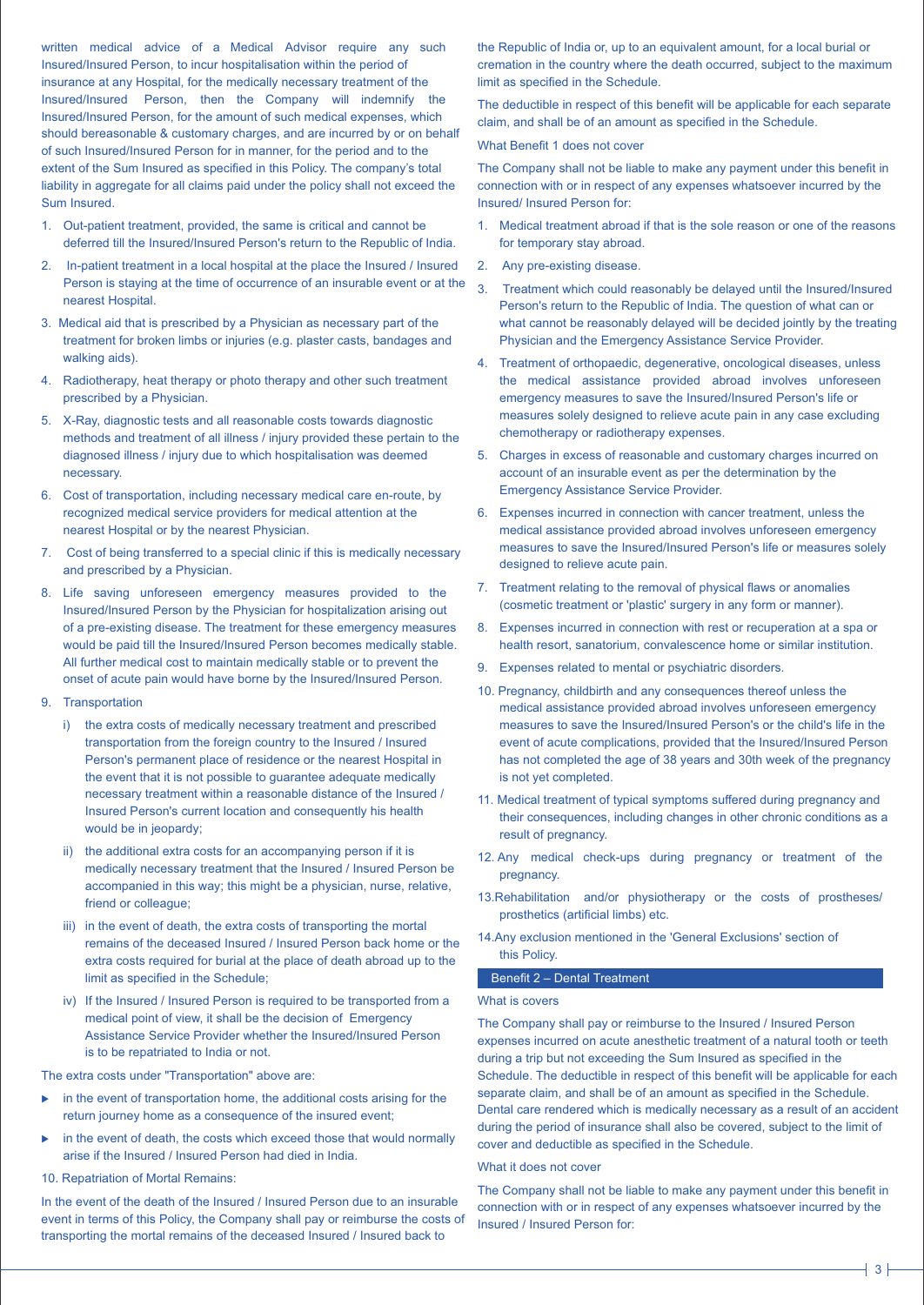- 1. Medical treatment abroad if that is the sole reason or one of the reasons for temporary stay abroad.
- 2. Any pre-existing disease.
- 3. Treatment, which could reasonably be delayed until the Insured/ Insured Person's return to the Republic of India. The question of what can or what cannot be reasonably delayed will be decided jointly by the treating Dentist and the Emergency Assistance Service Provider.
- 4. Treatment of orthopaedic, degenerative or oncological diseases, unless the medical assistance provided abroad involves unforeseen emergency measures to save the Insured/Insured Person's life or measures solely designed to relieve acute pain in any case excluding chemotherapy or radiotherapy expenses
- 5. Charges in excess of reasonable and customary charges as per the determination by the Emergency Assistance Service Provider.
- 6. Expenses incurred in connection with cancer treatment, unless the medical assistance provided abroad involves unforeseen emergency measures to relieve acute pain.
- 7. Treatment relating to the removal of physical flaws or anomalies (cosmetic treatment or 'plastic' surgery in any form or manner).
- 8. Expenses incurred in connection with rest or recuperation at a spa or health resort, sanatorium, convalescence home or similar institution.
- 9. Any exclusion mentioned in the 'General Exclusions' section of this **Policy**

### Benefit 3 – Loss Of Passport

### What it covers

In the event, the passport belonging to the Insured/ Insured Person is lost, the Company will reimburse the Insured/ Insured Person actual expenses necessarily and reasonably incurred in connection with obtaining a duplicate or fresh passport during a trip but not exceeding the Sum Insured as specified in the Schedule.

The deductible in respect of this benefit will be applicable for each separate claim, and shall be of an amount as specified in the Schedule.

# What it does not cover

The Company shall not be liable to make any payment under this benefit in connection with or in respect of any expenses whatsoever incurred by the Insured / Insured Person for:

- 1. Loss of the passport due to delay or confiscation or detention by the customs, police or public authorities.
- 2. Loss of the passport due to theft unless it has been reported to the police within 24 hours of the Insured / Insured Person becoming aware of the theft and a written police report being obtained in that regard.
- 3. Loss of the passport due to it being left unattended or forgotten by the Insured / Insured Person in a public place or public transport, hotel or apartment.
- 4. Loss or theft of the passport from a private place or from a private vehicle, unless it was located in a locked hotel room, apartment or locked vehicle, and forcible and violent entry was used to gain access to it.
- 5. Any exclusion mentioned in the 'General Exclusions' section of this Policy.

### Benefit 4 – Total Loss Of Checked In Baggage

#### What it covers

The Company shall compensate the Insured / Insured Person for the total loss of checked-in baggage on a trip. The cover is limited to the travel destinations specified in the main travel ticket from the Republic of India and return trip back to India. All halts and via destinations included in this main travel ticket will be covered under this benefit. The compensation will be limited to the Sum Insured as specified in the Schedule.

The deductible in respect of this benefit will be applicable for each separate claim, and shall be of an amount as specified in the Schedule.

## What It Does Not Cover

The Company shall not be liable to make any payment under this benefit in connection with or in respect of any expenses whatsoever incurred by the Insured / Insured Person for:

- Valuables and money, all kinds of securities and tickets/passes or any other item not declared to, and agreed to by, the Company.
- 2. Loss of property unless a Property Irregularity Report or other report usually issued by common carriers in the event of loss of checked-in baggage has been procured and submitted to the Company.
- 3. Any partial loss of the items contained within the checked-in baggage.
- 4. Items contained within the checked-in baggage, which are valued in excess of US \$ 100 without appropriate proof of ownership.
- 5. Losses arising from any delay, detention, confiscation by customs officials or other public authorities.
- 6. Loss due to complete/partial damage of the checked-in baggage.
- 7. Any checked-in baggage loss in the Republic of India.
- 8. Any exclusion mentioned in the 'General Exclusions' section of this Policy.

# Special Conditions

- 1. The Company will compensate the Insured / Insured Person for the market value of checked-in baggage in the event of total and complete loss of such checked-in baggage caused by a common carrier up to the limits as specified in theSchedule provided that:
	- a. Maximum amount payable per checked-in baggage, in case more than one bag has been checked-in, is 50 % of the applicable Sum Insured. In case of only one bag being checked-in, the amount payable is 100% of the applicable Sum Insured.
	- b. Insured has provided all reports, documents and other details concerning the loss to the Emergency Assistance Service Provider.

For the purposes of this benefit, "market value" is the sum required to purchase new items of the same kind and quality less an amount representing wear and tear, usage, etc. at the time of loss.

- 2. In the event that the Company makes any payment under this benefit, it is a condition of such payment that any recovery from any common carrier by the Insured/ Insured Person, or on behalf of the Insured/ Insured Person, under the terms of the Convention for the Unification of Certain Rules Relating to International Carriage by Air, 1929 ("Warsaw Convention") shall become the property of the Company.
- 3. The amount payable in respect of any one article, pair or set is limited to the amount as specified in the Schedule.
- 4. In the event of loss of baggage whilst in the custody of an airline, a Property Irregularity Report (PIR) must be obtained from the airline immediately upon discovery of the loss which must be submitted to the Emergency Assistance Service Provider.
- 5. No partial loss or damage shall become payable. However, total loss or damage of individual unit(s) of baggage shall not be construed as falling within this Special Condition.

# Benefit 5 – Personal Accident

### What it covers

The Company shall compensate the Insured / Insured Person or their legal heir as the case may be, for any injury (whilst on a trip covered by this Policy) solely and directly caused by accident occurring during the period of insurance resulting in permanent disablement or death within 12(twelve) calendar months of occurrence of such injury.

The Sum Insured as specified in the Schedule shall be the limit per person per Policy period payable only on the Insured / Insured Person's return to India and in Indian currency. The Sum Insured shall be the maximum liability of the Company under this benefit.

Subject to the above, the Company shall pay to the Insured / Insured Person the sum or sums as set forth in the Table of Benefits given alongside: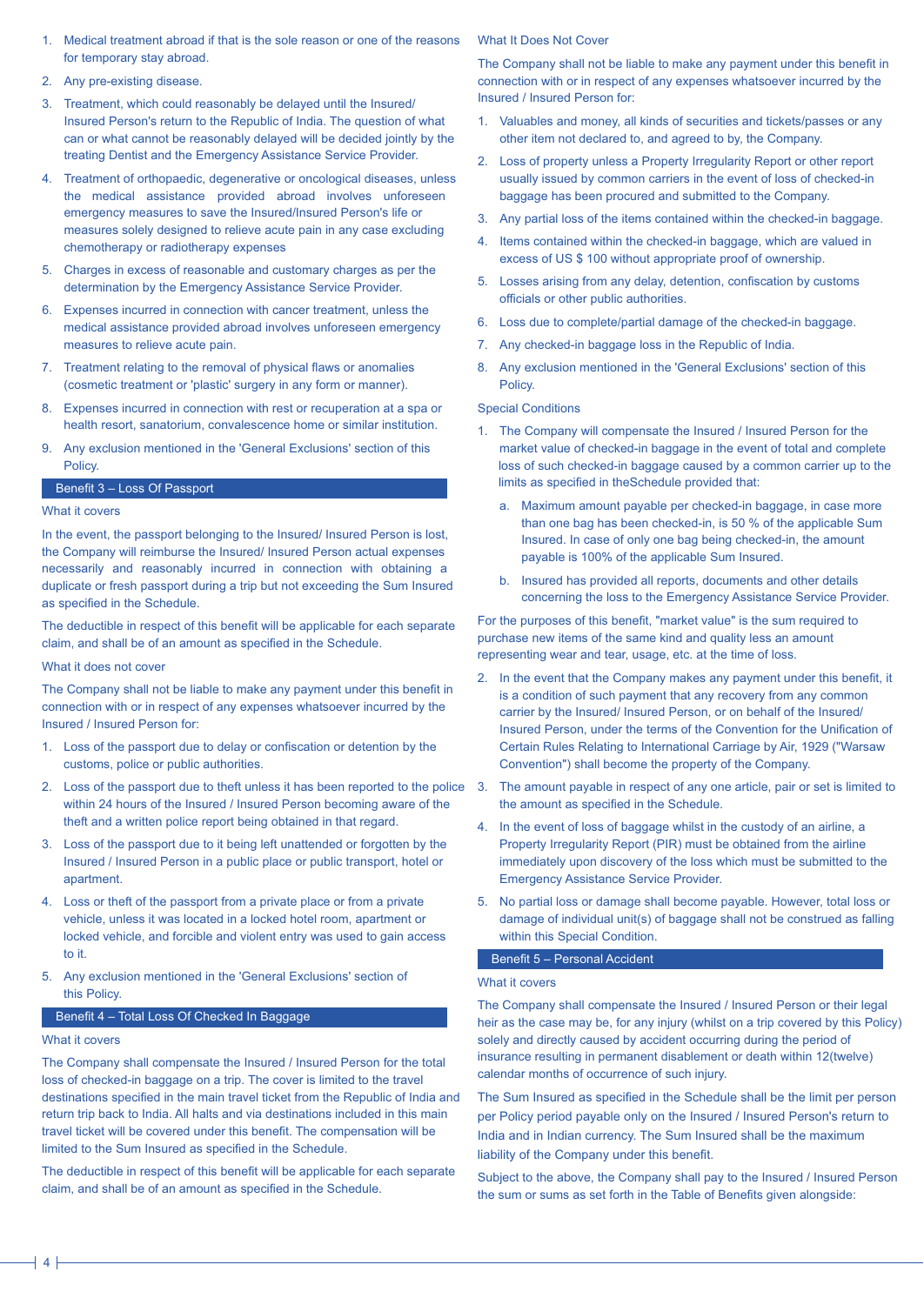| <b>Table of Benefit</b>                                                                                                                                                                                                                                          | Percentage of<br>Sum Insured as<br>per Schedule |  |  |  |
|------------------------------------------------------------------------------------------------------------------------------------------------------------------------------------------------------------------------------------------------------------------|-------------------------------------------------|--|--|--|
| 1. Death                                                                                                                                                                                                                                                         | 100%                                            |  |  |  |
| 2. Total and irrecoverable loss of<br>Sight of both eyes or of the actual loss by physical<br>i).<br>separation of the two entire hands or two entire<br>feet or one entire hand and one entire foot or of<br>such loss of sight of one eye and such loss of one | 100%                                            |  |  |  |
| entire hand or one entire foot.<br>ii) Use of two hands or of two feet or of one hand and<br>one foot or of such loss of sight of one eye and<br>such loss of use of one hand or one foot.                                                                       | 100%                                            |  |  |  |
| 3. Total and irrecoverable loss of<br>The sight of one eye or the actual loss by physical<br>i).<br>separation of one entire hand or one entire foot.                                                                                                            | 50%                                             |  |  |  |
| ii) Use of a hand or a foot without physical separation                                                                                                                                                                                                          | 50%                                             |  |  |  |
| For the purpose of items 2 and 3 above, this shall mean separation at or<br>above wrist and/or of the foot at or above ankle, respectively.                                                                                                                      |                                                 |  |  |  |
| Total and irrecoverable loss of various parts as<br>4<br>given below:                                                                                                                                                                                            |                                                 |  |  |  |
| 5. Loss or Inability to function of (with the respective<br>% of CSI)                                                                                                                                                                                            |                                                 |  |  |  |
| a. An arm at the shoulder joint                                                                                                                                                                                                                                  | 70%                                             |  |  |  |
| b. An arm to a point above the elbow joint                                                                                                                                                                                                                       | 65%                                             |  |  |  |
| c. An arm below the elbow joint                                                                                                                                                                                                                                  | 60%                                             |  |  |  |
| d. A hand at the wrist                                                                                                                                                                                                                                           | 55%                                             |  |  |  |
| e. A thumb                                                                                                                                                                                                                                                       | 20%                                             |  |  |  |
| f. An index finger                                                                                                                                                                                                                                               | 10%                                             |  |  |  |
| g. Any other finger                                                                                                                                                                                                                                              | 5%                                              |  |  |  |
| h. A leg above the center of the femur                                                                                                                                                                                                                           | 70%                                             |  |  |  |
| i. A leg up to a joint below the femur                                                                                                                                                                                                                           | 65%                                             |  |  |  |
| j. A leg to a point below the knee                                                                                                                                                                                                                               | 50%                                             |  |  |  |
| k. A leg up to the center of the tibia                                                                                                                                                                                                                           | 45%                                             |  |  |  |
| I. A foot at the ankle                                                                                                                                                                                                                                           | 40%                                             |  |  |  |
| m. A big toe                                                                                                                                                                                                                                                     | 5%                                              |  |  |  |
| n. Some other toe                                                                                                                                                                                                                                                | 2%                                              |  |  |  |
| o. An eye                                                                                                                                                                                                                                                        | 50%                                             |  |  |  |
| p. Hearing in one ear                                                                                                                                                                                                                                            | 30%                                             |  |  |  |
| q. Sense of smell                                                                                                                                                                                                                                                | 10%                                             |  |  |  |
| r. Sense of taste                                                                                                                                                                                                                                                | 5%                                              |  |  |  |
| Any other permanent partial disablement - Percentage as assessed by a<br>panel doctor                                                                                                                                                                            |                                                 |  |  |  |
| and<br>absolute<br>disablement<br>5. Permanent total<br>disabling the Insured / Insured Person from engaging<br>in any employment or occupation of any description<br>whatsoever.                                                                                | 100%                                            |  |  |  |

The disablement occurs within one year of the accident.

 $\blacktriangleright$  The disablement must be confirmed and claimed for prior to the expiry of a period of 3 months since occurrence of the disablement

Notwithstanding anything contained in this Policy, the Company shall not be liable for compensation under more than one of the clauses (1) to (5) in the Table of Benefits hereinabove, in the same period of disablement of the Insured / Insured Person.

# What it does not cover

The Company shall not be liable to make any payment under this benefit in respect of the following:

- 1. Accidents due to mental disorders or disturbances of consciousness, strokes, fits or convulsions which affect the entire body and pathological disturbances caused by the mental reaction to the same.
- 2. Damage to health caused by curative measures, radiation, infection, poisoning except where these arise from an accident.
- 3. Any payment under this benefit whereby the Company's liability would exceed the sum payable in the event of death.
- 4. Any other claim after a claim for death has been admitted by the Company and becomes payable.
- 5. Any claim which arises out of an accident connected with the operation of an aircraft or which occurs during parachuting except when the Insured / Insured Person is flying as a passenger on a multi engine, commercial aircraft.
- 6. Payment of compensation in respect of death, injury or disablement of the Insured / Insured Person (i) from intentional self injury, suicide or attempted suicide, (ii) whilst under the influence of intoxication, liquor or drugs, (iii) directly or indirectly, caused by venereal diseases, AIDS or insanity, (iv) whilst engaging in aviation or ballooning whilst mounting into, dismounting from or travelling in any aircraft or balloon other than as a passenger (fare paying or otherwise) in any duly licensed standard type of aircraft anywhere in the world (v) arising or resulting from the Insured / Insured Person committing any breach of law with or without criminal intent.
- 7. Death or disablement resulting, directly or indirectly, caused by, contributed to or aggravated or prolonged by childbirth or pregnancy or in consequence thereof, venereal disease or infirmity.
- 8. Payment of compensation in respect of death, injury or disablement of the Insured / Insured Person due to or arising out of or directly or indirectly connected with or traceable to war, invasion, act of foreign enemy, hostilities (whether war be declared or not), civil war, rebellion, revolution, insurrection, mutiny, military or usurped power, seizure, capture, arrests, restraints and detainments of all Kings, Princes and people of whatsoever nation, condition or quality.
- 9. Payment of compensation in respect of, death of, or bodily injury or illness to the Insured / Insured Person directly or indirectly caused by or contributed to by or arising from –
	- i) ionizing radiation or contamination by radioactivity from any nuclear fuel or from any nuclear waste or from the combustion of nuclear fuel and for the purposes hereof, combustion shall include any selfsustaining process of nuclear fission;
	- ii) nuclear weapons material.
- 10. Any exclusion mentioned in the 'General Exclusions' section of this Policy.

# Special Conditions

- 1. In the event of partial loss or impairment of the function of one of the above parts of the body or senses, the appropriate proportion of the percentage stated in the Table of Benefits will be considered for payment.
- 2. If the accident impairs a number of physical or mental functions, the degree of disablement given in the Table of Benefits will

be added together, but the amount payable shall not exceed 100% of the Sum Insured specified in the Schedule.

- 3. If the accident affects parts of the body or senses whose loss or inability to function is not dealt with above, the governing factor in determining the benefit amount in such a case will be the degree to which the normal physical or mental capabilities are impaired, solely from a medical point of view, as ascertained by Panel Doctor of the Emergency Assistance Service Provider.
- 4. If the accident affects any physical or mental function, which was already impaired beforehand, a deduction will be made equal in amount for this prior disablement.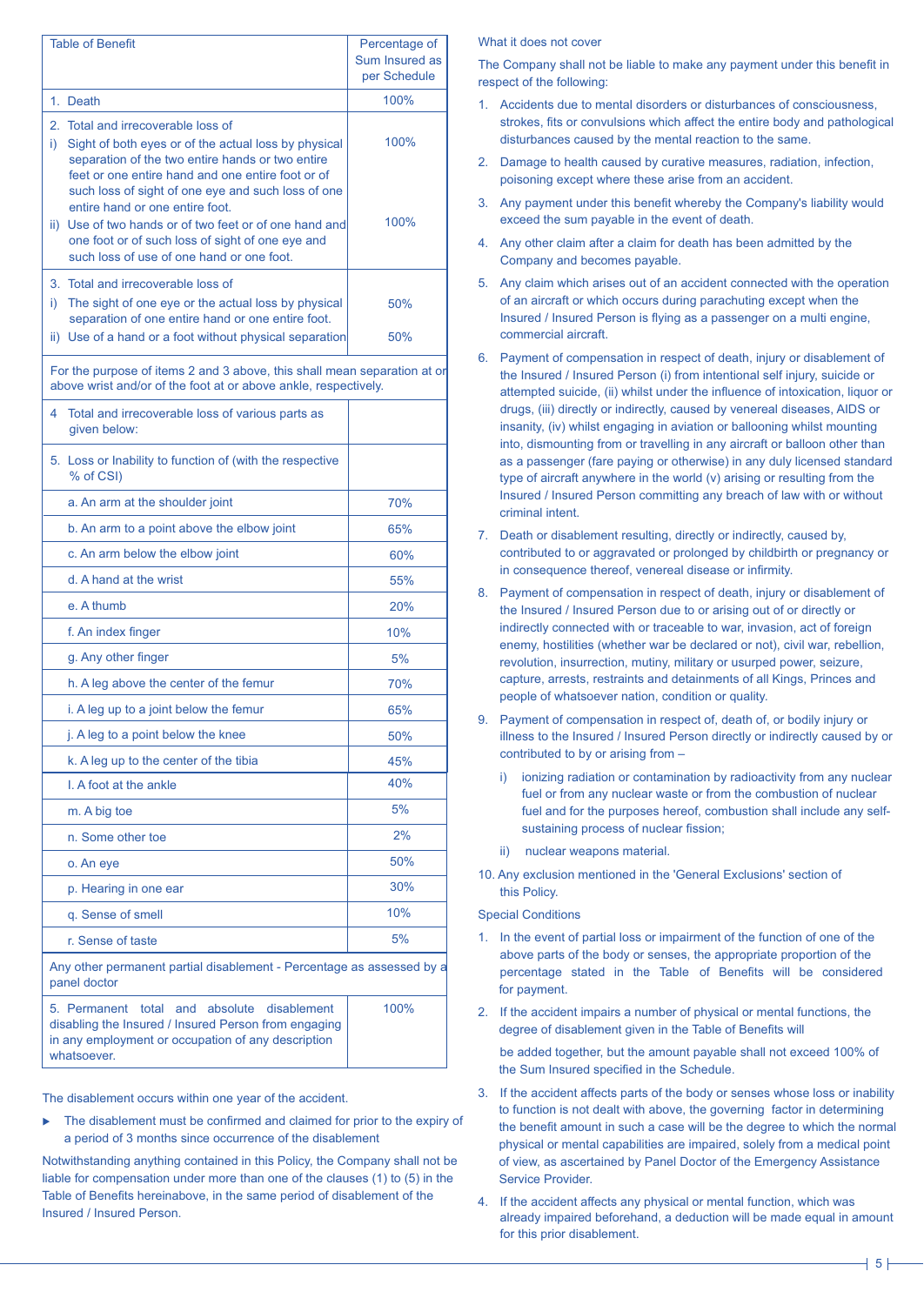- 5. If the Insured / Insured person dies for a reason unconnected with the accident within a year of the accident for whatever reason, and if a claimfor disablement payment had arisen, then the payment will be made in accordance with the degree of disablement which would have been expected to exist from the findings of the last medical examination made.
- 6. In the event of permanent disablement, the Insured / Insured Person will be under obligation:
	- a. To have himself/herself examined by the Panel Doctors appointed by the Company / Emergency Assistance Service Provider and the Company will pay the costs involved thereof.
	- b. To authorize doctors providing treatment or giving expert opinion and any other authority to supply the Company any information that may be required on the condition of the Insured / Insured Person.

If the above obligations are not met with due to whatsoever reason, the Company shall be relieved of its liability to compensate under this benefit.

#### Benefit 6 – Accidental Death – Common Carrier

# What it covers

The Company shall compensate the Insured / Insured Person or their legal heir as the case may be, for any injury (whilst on a trip covered by this Policy) solely and directly caused by an accident occurring during the period of insurance resulting in death within 12(twelve) calendar months of occurrence of such injury while riding as a passenger (but not as a pilot, operator or member of the crew) in or on, boarding or alighting from any common carrier provided that, this benefit shall not apply while the Insured / Insured Person is riding in or on, or boarding or alighting from, any civilian aircraft that does not hold a current and valid Airworthiness Certificate and / or is piloted by a person who does not hold a current and valid certificate of competency of a rating authorizing him to pilot such aircraft.

The term "Airworthiness certificate" used in this benefit shall mean the standard worthiness Certificate issued by the aviation agency or the governmental authority having jurisdiction over civil aviation in the country of its registry.

# Benefit 7 – Personal Liability

### What it covers

The Company will indemnify the Insured / Insured Person in the event the Insured/ Insured Person becomes legally liable to a third party under law for an incident which results in death, injury or damage to the health of such third party or damage to his/her properties, but not exceeding the Sum Insured as specified in the Schedule and provided the incident occurs during the period of insurance and whilst on a trip.

# What it does not cover

The Company shall not be liable to make any payment under this benefit in respect of the following:

- 1. Any claim arising from Insured/ Insured Person's contractual liability or through promises made by the Insured/ Insured Person.
- 2. Any claim of personal liability of the Insured/ Insured Person towards his/her family, relations and travelling companions, whether personal or official.
- 3. Any claim resulting from transmission of an illness or disease by the Insured/ Insured Person.
- 4. Any claim or damage resulting from professional activities involving the Insured/ Insured Person.
- 5. Any claim for liability arising, directly or indirectly, from or due to:
	- a. The possession of animals, birds, reptiles, insects, etc. and their byproducts like skin, hair, feathers, horns, fur, ivory, bones, eggs, etc.
	- b. The ownership or possession of vehicles, aircrafts, water crafts, or activities of the Insured/Insured Person involving parachuting, hand-gliding, hot air ballooning or use of firearms.
	- c. Any willful, malicious or unlawful act.
	- d. Insanity, the use of any alcohol / drugs (except as medically prescribed) or drug addiction.
- e. Any supply of goods or services on the part of the Insured/ Insured Person.
- f. Any ownership or occupation of land or buildings other than the occupation of any temporary residence.
- 6. Any exclusion mentioned in the 'General Exclusions' section of this Policy.

#### Special Conditions

- 1. The Company shall be responsible for contesting unjustified claims against the Insured/ Insured Person and providing indemnity for damages, which the Insured/ Insured Person has to pay. For indemnity to be provided against damages, the damages must be payable under an acceptance of liability given or approved by the Company or under a judicial decision rendered by a Court of law.
- 2. If there is a legal action in process against the Insured/ Insured Person over a personal liability issue, the Company may conduct the legal action, including appointment of legal counsel, at the Company's expense in the name of the Insured / Insured Person at the Company's sole discretion.
- 3. The Company will have the right, but in no case the obligation, to take over and conduct in the name of the Insured / Insured Person the defense of any claim and will have full discretion in the conduct of any proceedings and in the settlement of any claim and having taken over the defense of any claim, the Company may relinquish the same.

In the event the Company, in its sole discretion, chooses to exercise its right in pursuance of this condition, no action taken by the Company in the exercise of such right will serve to modify or expand in any manner, what the Company's liability or obligations bunder this Policy would have otherwise been had it not exercised its rights under this Special.

#### Benefit 8 – Compassionate Visit

#### What it covers

In the event the Insured / Insured Person is hospitalized for more than seven (7) consecutive days, and his/her medical condition forbids repatriation and no adult member of his/her immediate family is present, the Company after obtaining confirmation of need for a companion from the attending doctor and the Emergency Assistance Service Provider, will provide

- a) a round trip economy class air ticket, or first class railway ticket, to allow one immediate family member, during the entire period of insurance, to be at his /her bedside for the duration of stay in the Hospital;
- b) expenses towards stay of the immediate family member during such compassionate visit.

Provided however that the Company's liability for round trip ticket and the expenses relating to this benefit shall in no case exceed the Sum Insured as specified in the Schedule.

#### What it does not cover

This benefit does not cover any other loss, directly or indirectly, in whole or in part, including loss caused by or resulting from any exclusion mentioned in the 'General Exclusions' section of this Policy

# Benefit 9 – Bail Bond

## What it covers

If the Insured is arrested or detained by the police/judicial authorities at the place which he has specified in the Proposal Form 23whilst abroad, and if the offence for which he is arrested or detained is bailable, then the amount up to the Sum Insured as specified in the Schedule to the Policy, will be provided to the appropriate authority/Court as the bail amount towards the arrest or detention, subject to the Special Conditions below.

The deductible in respect of this benefit will be applicable for each separate claim, and shall be of an amount as specified in the Schedule.

#### What it does not cover

The Company shall not be liable to make any payment under this benefit in connection with or in respect of all non-bailable offences as per the local law of the country in which the incident has taken place whilst the Insured is on a trip abroad or on account of any exclusion mentioned in the 'General Exclusions' section of this Policy.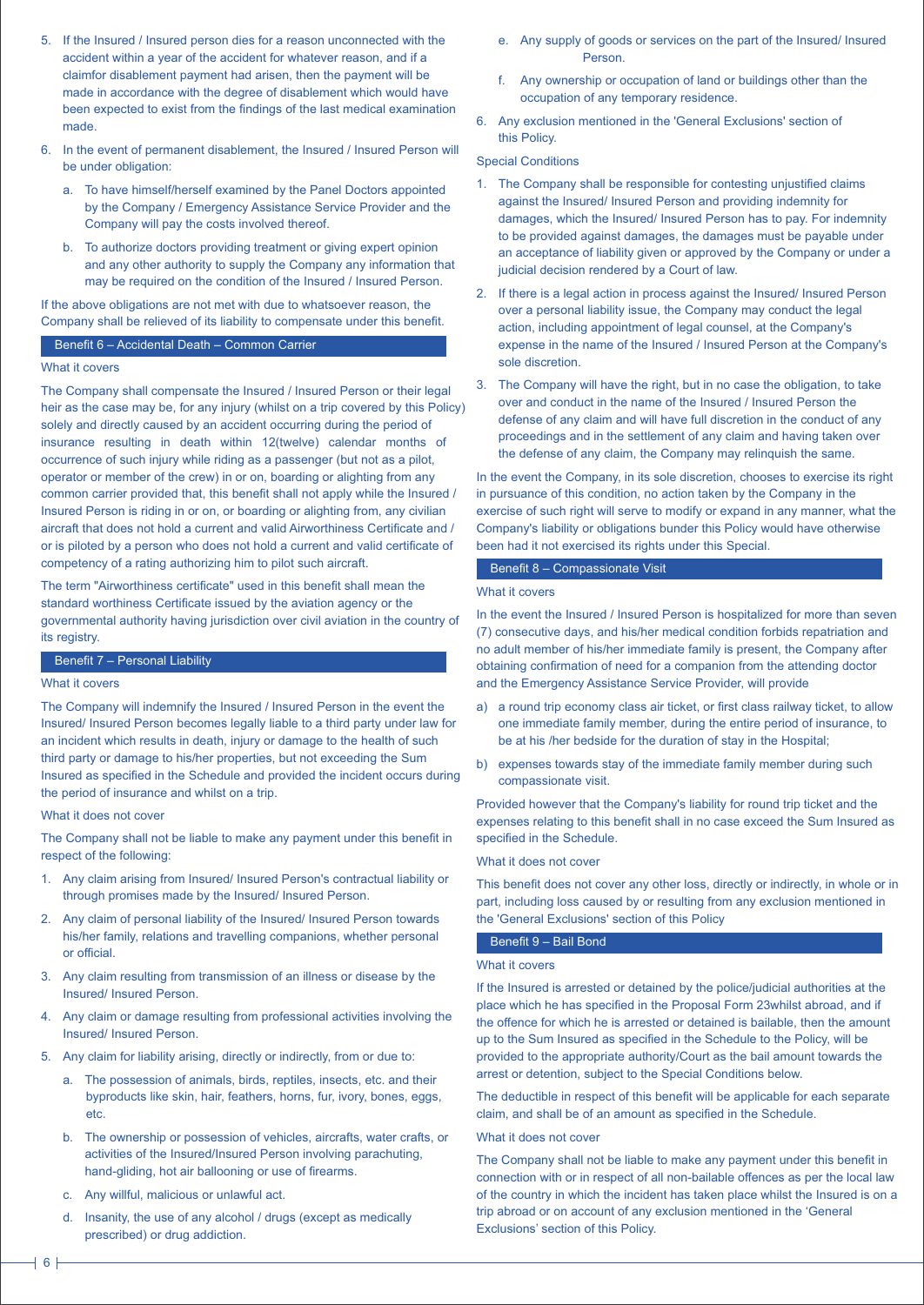#### Special Conditions

The Company will pay or arrange to pay through Emergency Assistance Service Provider to the Judicial Authority / Court directly on behalf of the Insured, the bail amount. This benefit would be for bailable offences only. The Insured shall appear in the Court on the date specified by the Court for trial and judgment. If the bail bond is forfeited due to the misconduct or negligence or any wrongful act of the Insured or otherwise for breach of the terms of such bail bond, then the amount of the bail bond will require to be repaid by the Insured to the Company within 1 month after the bail bond is forfeited and if the Company so deems necessary (whether on expiry of such 1 month or otherwise), the Insured will be liable to repay the bail amount together with interest thereon at 10% p.a. from the date of payment by the Company to the Court until receipt thereof from the Insured, and all costs reasonably incurred by the Company in such behalf.

In case of death of the Insured, at the first instance, the immediate family member, and in case, where there is no immediate family member, the Sponsor, if any, will be liable to produce the death certificate or the necessary documents, as per the local law, in the Court within 1 month (of such death) for the release of the bail amount to Emergency Assistance

Service Provider. In case they fail to do so, it is hereby agreed that the Company would have full right and authority to recover the bail amount from the estate of the Insured, or the parents/guardians of the Insured, and if applicable, the Sponsor.

The amount will be refunded to the Company or Emergency Assistance Service Provider by the Court with which it was deposited as soon as the Court releases the bail amount with which the deposit was made. In no case the amount will be paid out to the Insured. The judgment shall have no bearing on the refund of the deposit to the Company or Emergency Assistance Service Provider. If the Court imposes any penalty or fine on the Insured at the time of interim order or final judgment, then in that case the Insured will not be at the liberty to get the fine deducted or adjusted from the bail amount which was deposited by the Company or Emergency Assistance Service Provider.

#### Benefit 10 – Study Interruption

# What it covers

The Company shall pay the Insured, in the event of study interruption, compensation stated in the Schedule to the Policy subject to the Special Conditions below:

#### What it does not cover

This benefit does not cover any other loss, directly or indirectly, in whole or in part, including loss caused by or resulting from:

- 1. Routine physical check up and / or any expenses related thereto;
- 2. 2 A trip, the purpose of which was to obtain medical care;
- 3. Cosmetic or plastic surgery except as a result of an accident;
- 4. Elective surgery;
- 5. Any mental and nervous disorders, rest, cures or stress of any kind;
- 6. Alcoholism or drug addiction, or use of any drug or narcotic agent;
- 7. Any treatment provided by a family member;
- 8. Specific named hazards, hand gliding, mountaineering, rock climbing, sky diving, professional or amateur racing and piloting an aircraft;
- 9. Accidents due to mental disorders or disturbances of consciousness, stroke, fits or convulsions which affect the entire body and pathological disturbances caused by the mental reaction to the same.
- 10. Damage to health caused by curative measures, radiation, infection, poisoning except where these arise from an accident.
- 11.Any other claim after a claim for death has been admitted by the Company and becomes payable.
- 12.Any claim which arises out of an accident connected with the operation of an aircraft or which occurs during parachuting except when the Insured is flying as a passenger on a multi engine, commercial aircraft.
- 13.Any claim due to pregnancy or childbirth, venereal disease or infirmity.
- 14. Any exclusion mentioned in the 'General Exclusions' section of this Policy.Special Conditions

The study interruption has arisen on the following grounds:

- a. In the event of hospitalisation of the Insured for more than one consecutive month for either a illness or injury or in the case of terminal sickness or in the case of a medical repatriation, or
- b. In case of death of any one immediate family member or the Sponsor during the policy period, which leads the Insured to discontinue his / her studies for the remaining part of the current semester for which Tuition has been paid, the Company shall reimburse the Insured, the Tuition fees which has already been advanced to the educational institution less possible/actual refunds, up to the amount stated in Schedule.

In the event of a claim, the Insured shall make a request to the institution, in writing, seeking a written response from the institute towards any amount due to the Insured by way of refunds, both of which shall be required to be provided to the Company. Only the figures shown on an official invoice(s) from the institution for payment of said Tuition Fees in conjunction with the refund statement, if any, shall be used for calculating any payment by the Company. It cannot exceed the Sum Insured as specified in the Schedule.

### Benefit 11 – Sponsor Protection

# What it covers

In the event of injury arising out of accident during the period of insurance resulting in death of the Insured's Sponsor named in the Schedule, who pays the Tuition Fees to the institution abroad on behalf of the Insured for his education abroad, the Company shall reimburse the Insured the Tuition Fees incurred for the remaining period of his education up to the Sum Insured as specified in the Schedule, subject to the Special Conditions below.

### What it does not cover

This benefit does not cover any other loss, directly or indirectly, in whole or in part, caused by or resulting from any exclusion mentioned in the 'General Exclusions' section of this Policy.

# Special Conditions

The benefit would be payable by the Company upon submission of an official Death Certificate of the Sponsor and a statement from a physician (not to be a relative or spouse of the Insured or the Sponsor) stating cause of death, as proof of death, of the Sponsor.

Simultaneous claims under 'study interruption' and 'sponsor protection' is not permitted.

In the event of a claim, only the figures shown on official invoice(s) from the educational institution and voucher(s) towards payment of the said Tuition fees, shall be used for calculating any payment by the Company.

General Exclusions (applicable To All Benefits Under The Policy):

Without prejudice to anything contained in this Policy, the Company shall not be liable to make any payment in respect of

- 1. Any claim relating to events occurring before the commencement of the cover or otherwise outside of the period of insurance.
- 2. Any pre-existing disease or complications thereof
- 3. Treatment abroad if that is the sole reason or one of the reasons for the Insured /Insured Person's temporary stay abroad.
- 4. Any claim if the Insured/Insured Person
	- a. is travelling against the advice of a physician;
	- b. is receiving, or is on a waiting list to receive, specified medical treatment declared in the physician's report or certificate;
	- c. has received terminal prognosis for a medical condition;
	- d. is taking part in a naval, military or air force operation.
- 5. Deductibles as specified in the Schedule.
- 6. Any claim arising out of illnesses or accidents that the Insured / Insured Person has caused intentionally or by committing a crime or as a result of drunkenness or addiction (drugs, alcohol).
- 7. Any claim arising out of mental disorder, anxiety, stress, depression, venereal disease or any loss, directly or indirectly, attributable to HIV (Human Immuno Deficiency Virus) and/or any HIV related illness including AIDS (Acquired Immuno Deficiency Syndrome) and / or any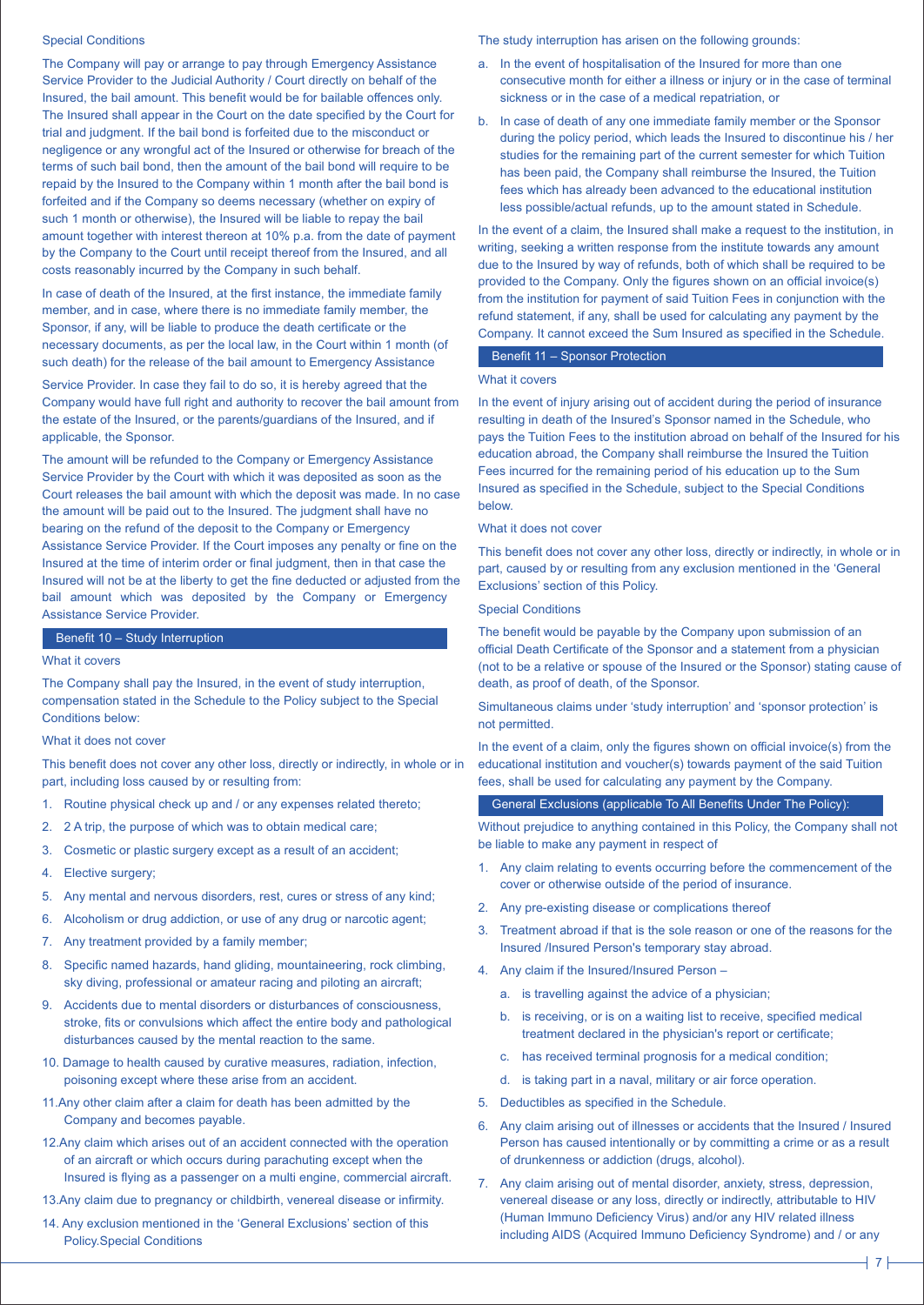mutant derivative or variations thereof howsoever caused.

- 8. Illness / injury that are results of war and warlike occurrence or invasion, acts of foreign enemies, hostilities, civil war, rebellion, insurrection, civil commotion assuming the proportions of or amounting to an uprising, military or usurped power, active participation in riots, confiscation or nationalisation or requisition of or destruction of or damage to property by or under the order of any government or local authority.
- 9. Any act of terrorism which means an act, including but not limited to the use of force or violence and/or the threat thereof, of any person or group(s) of persons, whether acting alone or on behalf of or in connection with any organization(s) or government(s), committed for political, religious, ideological, or ethnic purposes or reasons including the intention to influence any government and/or to put the public, or any section of the public, in fear.
- 10. Any claim arising from damage to any property or any loss or expense whatsoever resulting or arising from or any consequential loss, directly or indirectly, caused by or contributed to or arising from:
	- a. Ionizing radiation or contamination by radioactivity from any nuclear fuel or from any nuclear waste from the combustion of nuclear fuel or
	- b. The radioactive, toxic, explosive or other hazardous properties of any explosive nuclear assembly or nuclear component thereof.
- 11. Any claim arising out of sporting activities in so far as they involve the training or participation in competitions of professional or semiprofessional sports persons, unless declared beforehand and necessary additional premium paid.

General Conditions (applicable To All Benefits Under The Policy):

- 1. Minimum and Maximum age of the Insured /Insured Person shall be 16 years up to 35 years
- 2. Minimum and Maximum age of the Insured /Insured Person shall be 16 years up to 35 years
- 3. The Policy start date shall be on or before the trip start date.
- 4. Policy for Students can be issued upto a period of 730 days i.e two years subject to the actual study period (inclusive of any extension)
- 5. Extension of the Policy during the duration of the trip can be done only once at the sole discretion of the Company subject to total Policy Period including extension not exceeding 730 days. The Insured / Insured Person shall submit a declaration letter clearly mentioning the claims filed during the original Policy duration and also that he / she is unaware of any existing health condition which could result in a claim during the extension period. In case a claim has been filed in the original Policy duration, then the Policy may be extended only if the claim filed relates to the following benefits,
	- a. Dental treatment
	- b. Loss of passport
	- c. Total loss of checked baggage
	- d. Delay of checked baggage
	- e. Financial Emergency Assistance
	- f. Hijack Distress Allowance
	- g. Trip delay
	- h. Trip cancellation & interruption
	- i. Missed connection

The extension of any Policy is at the sole discretion of the Company, and the Company is not liable to offer any reason to the Insured / Insured Person if the Policy is not extended.

6. A Policy may not be extended if a claim is already filed by the Insured / Insured Person. If the Insured /Insured Person does not declare the claims filed or the claims that are to be filed under the original Policy, then any extension of the Policy if granted shall be deemed to be invalid. No refund of premium will be given in case of extensions so invalidated. The Company will also not be liable to pay any claim filed under the extended Policy.

- 7. Termination of the Policy at a date earlier than the end date can be done only if the Insured / Insured Person returns back to the Republic of India earlier than the end date of the Policy. Refund of premium for the days between the arrival date and the end date of the Policy will only be given if the same are exceeding 10 days. A cancellation charge will be deducted from the refund premium. Premium refunded will be equal to the amount of premium to be paid for the original Policy duration minus the premium to be paid by taking the arrival date as the new end date. No refunds will be given on Policies with claims.
- 8. The premium payable for the extension of the Policy during the trip duration shall be the premium payable for the overall trip duration (including the extension) less the initial premium already paid.
- 9. The Insured / Insured shall take all reasonable precautions to prevent illness and injury in order to minimize claims. Failure to do so will prejudice the Insured/Insured Person's claim under this Policy.
- 10. The Insured / Insured Person shall provide the Company with the details of the trip and other information as may be required by the Company from time to time.
- 11.Deductible will be charged for each separate incident reported for claims payment, even though the claim may be registered under the same benefit more than once.
- 12. Claim Procedure What is to be done in case of a claim?
	- a. The Insured / Insured Person shall immediately contact the Help Line of Emergency Assistance Service Provider stating necessary details. The details of phone numbers and Help Line are given in the Schedule attached to this Policy.
	- b. The Insured / Insured Person needs to contact the Help Line number while abroad as soon as possible and inform in case the Insured / Insured Person is/will be filing any claim, even if assistance is not required. The Company will not be liable to pay any claim that has not been informed by the Insured / Insured Person while abroad to the Help Line.
	- c. The Help Line of the Emergency Assistance Service Provider will verify the identity of the caller by asking appropriate information.
	- d. In the event of a illness / injury where it is not possible contact the Help Line before consulting a Physician or going to the Hospital, the Insured / Insured Person shall contact the Help Line as soon as possible. In either case, when being admitted as a patient, the Insured / Insured Person shall show the concerned Physician or personnel this Policy.
	- e. In case financial emergency assistance is required, the Insured / Insured Person shall immediately contact the Help Line of the Emergency Assistance Service Provider stating the details of his / her Policy along with the police report containing the passport number and a written statement narrating the incident of loss i.e. causes, circumstances and the place. Failure to do so may prejudice the Insured /Insured Person's claim.
	- f. In case of Medical Expenses, Dental Treatment, Repatriation of Mortal Remains and Financial Emergency Assistance, the Company's liability will only attach if these are incurred with the approval of Emergency Assistance Service Provider.
	- g. In case of Hijacking, the fact of the incident having occurred should be confirmed by police authorities. The police report should contain details such as the passport number of the Insured / Insured Person, the period of hijack, etc. In rare cases, the Company may consider other supporting documents such as a report issued by the airlines, newspaper reports, TV and other media coverage with regard to the particular hijacking incident.

13.Claims Settlement - How to get the claim paid?

a. If the procedure stated above is complied with, Emergency Assistance Service Provider, as the case may be, will guarantee to the Hospital / other providers the costs of hospitalisation, transportation for emergency services, transportation home of the Insured / Insured Person including accompanying person, if any,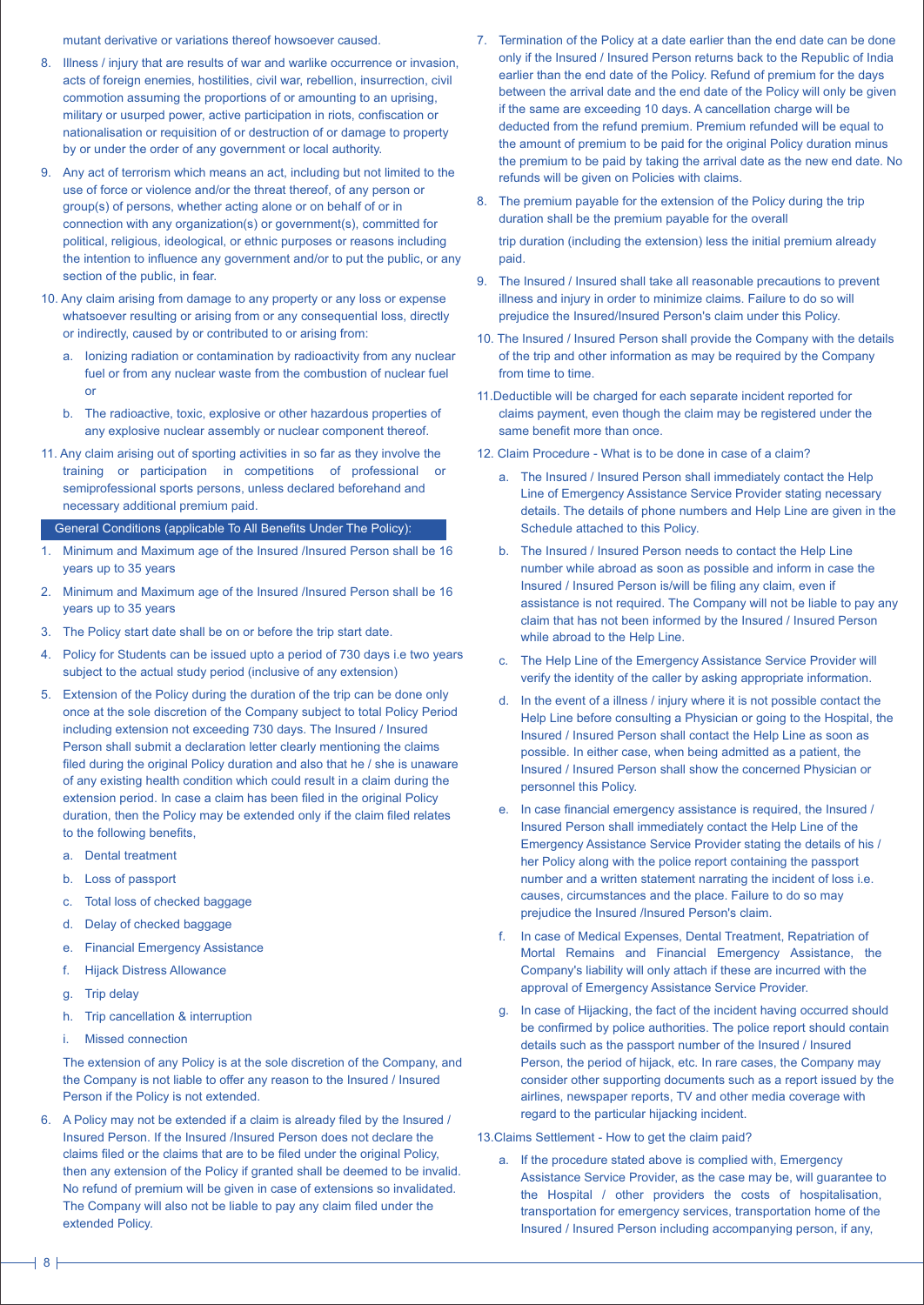and provide financial emergency assistance to the Insured / Insured Person. All costs will be directly settled by Emergency Assistance Service Provider on the Company's behalf and thsame shall constitute due discharge of the Company's obligations hereunder.

- b. If the Hospital / other providers do not accept the guarantee of payment from Emergency Assistance Service Provider, the Company cannot be held liable for the same. The cost will then have to be borne by the Insured / Insured Person and the same will then be reimbursed by the Emergency Assistance Service Provider / the Company on submission of required documents.
- c. Reimbursement of all claims (except claims under Financial Emergency Assistance) will be made by the Emergency Assistance Service Provider / the Company in Indian Rupees on the Insured / Insured Person's return back to the Republic of India, at the exchange rate specified by the Reserve Bank of India, as applicable on the date the amount is billed. Claims under Financial Emergency Assistance shall be settled / arranged directly to the Insured / Insured Person, whilst abroad, by the Emergency Assistance Service Provider.
- d. Insured / Insured Person with an immigrant visa, going abroad permanently and having declared an immigrant status on the Policy will be reimbursed claims abroad.
- e. In case of claim under home burglary insurance, the loss shall be intimated to the Company and the

Company shall appoint an independent surveyor to assess the loss.

- 14. Claim Documentation What documents I need to submit?
	- a. The original ticket / boarding pass or a copy of the passport indicating the travel dates must be submitted with every claim, along with the completed claim form.
	- b. Original bills / vouchers / reports and discharge summary must be submitted along with all claims.
	- c. Bills / vouchers / reports / discharge summary must mention the name of the person treated, the type of illness, details of the individual items of medical treatment provided and the dates of treatment. Prescriptions must clearly show the medicines prescribed. The pharmacy bills must clearly show the price and bear the receipt stamp of the pharmacy. In the case of dental treatment, the bills / vouchers / reports must give the details of the tooth treated and the treatment performed. Treatment taken on different dates for separate ailments will be treated as separate claims. The claim forms should clearly indicate the same and supporting documents should be provided for each one. Deductible will apply to each claim separately.
	- d. For reimbursement of the costs of transporting the mortal remains of the Insured / Insured Person to the Republic of India or of costs of burial abroad, an official death certificate and a physician's statement giving the cause of death needs to be submitted. Medical statements from spouses/ relatives will not be accepted. Original bills / receipts of expenses incurred need to be submitted also. These would be paid as per the usual and customary charges incurred for the same.
	- e. For reimbursement of extra expenses of transportation of Insured / Insured Person to the Republic of India, a medical statement from a registered Physician indicating the cause of illness and the necessity of transportation needs to be submitted. Medical statements from spouses/ relatives will not be accepted. Original bills / receipts of the expenses incurred need to be submitted also. These would be paid as per the usual and customary charges incurred for the same.
	- f. For loss of passport, a Police Report obtained within 24 hours of the Insured/Insured Person becoming aware of the theft needs to be submitted. Along with this, original bills / receipts of expenses incurred for new / fresh passport needs to be submitted
	- g. In case of total loss of checked-in baggage, a Property Irregularity Report or other report usually issued by the common carriers in the

event of loss of checked-in baggage will need to be submitted with the claim form. A letter from the airline will also need to be submitted stating the compensation, if any received from them for the lost baggage.

- h. Adequate proof of ownership of items contained within checked-in baggage valued in excess of the Indian Rupee equivalent of US\$ 100 for loss/delay of checked-in baggage will need to be submitted.
- Original bills of emergency items purchased and the Property Irregularity Report or any such other report from the airline stating the date and time of arrival of delayed baggage needs to be submitted in case of delay of checked-in baggage claims.
- j. For personal accident, original bills / vouchers / reports / discharge summary are to be submitted, mentioning the name of the person treated, the cause of accident, details of the individual items of medical treatment provided and the dates of treatment. In case of death a Post mortem report, shall also be submitted.
- k. For personal liability, proof of judicial decision rendered by a Court needs to submitted.
- l. For claims under financial emergency assistance benefit, the police report filed within 24 hours of becoming aware of the robbery needs to be submitted.
- m. For claims under trip delay the following documents need to be furnished. Medical reports and doctors' statement or police report confirming the incident causing the trip delay. In case the delay is owing toillness, injury or death of a travelling companion, the original tickets of the Insured / Insured Person and the travelling companion indicating travel to the same destination on the same dates. It should contain the Passport number of the Insured / Insured Person and period. All original bills / receipts of reasonable additional expenses incurred and/or proof of cancellation charges levied by the carriers shall be submitted.
- n. For claims under trip cancellation and interruption the following documents need to be submitted. Medical reports and doctors statement if trip is cancelled or interrupted due to medical reasons. If due to employment, termination letter from the company. If due to other events, police report confirming the incident shall be submitted. In case ofillness, injury or death of a travelling companion, the original tickets of the Insured/Insured Person and the travelling companion indicating travel to the same destination on the same dates. It should contain the Passport number of the Insured / Insured Person and period. All original bills /receipts of reasonable additional expenses incurred and/or proof of cancellation charges levied by the carriers shall be submitted.
- o. For claims under missed connection the following documents need to be submitted i.e. confirmation from the airline, mentioning the scheduled arrival time and the actual arrival time. The reason for delay in the flight also needs to be mentioned. All original bills / receipts of reasonable additional expenses incurred and / or proof of cancellation charges levied by the carriers shall be submitted.
- p. Any other document(s) that the Company may require from the Insured / Insured Person to process a claim may be asked for. If the Emergency Assistance Service Provider or the Company request that bills / vouchers in a foreign language be accompanied by an appropriate translation then the costs of such translation must be borne by the Insured / Insured Person.
- q. Claim documents to be submitted in event of a claim benefit under home burglary insurance are First Information Report from the Police
	- Panchnama
	- Investigation Report by the Police
	- Estimate and final bills of repairers
	- Invoices of owned articles, if required by the Company
	- And any other document as may be appropriately applicable for the claims preferred under this benefit.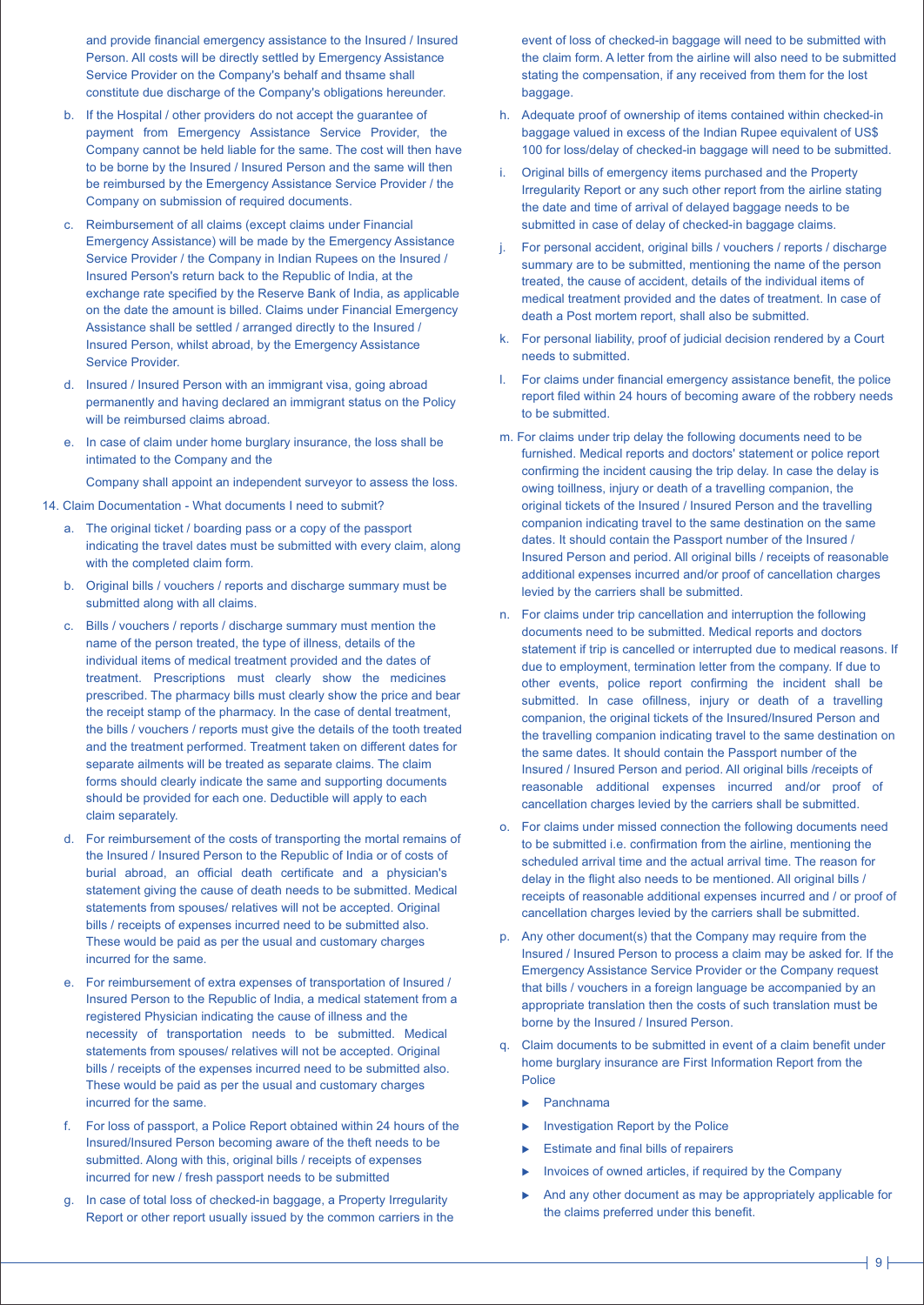#### 15. Obligations of the Insured /Insured Person:

- a. Claims for benefits must be submitted to the Emergency Assistance Service Provider not later than one (1) month after the completion of the treatment or transportation home, or in the event of death, after transportation of the mortal remains/ burial.
- b. Insured / Insured Person shall provide to the Emergency Assistance Service Provider on demand any information that is required to determine the occurrence of the insurable event or the Company's liability to pay the benefits. In particular, upon request, proof shall be furnished of the actual commencement date of the trip.
- c. If requested to do so by the Emergency Assistance Service Provider, the Insured / Insured Person is obliged to undergo a medical examination by a physician designated by the Emergency Assistance Service Provider.
- d. Emergency Assistance Service Provider is authorized by the Insured / Insured Person to take all measures that are suitable for loss prevention and claim minimization which includes the Insured / Insured Person's transportation back to the Republic of India.
- e. The Company shall be released from any obligation to pay benefits under this Policy, if any, of the aforementioned obligations are breached by the Insured /Insured Person.

# 16.Transfer and Set-off of Claims:

- a. If the Insured / Insured Person has any outstanding claims against third parties, such claims shall be transferred in writing to the Company up to the amount for which the reimbursement of costs is made by the Company in accordance with the terms hereunder.
- b. In so far as an Insured / Insured Person receives compensation for costs he/she has incurred either from third parties liable for damages or as a result of other legal circumstances, the Company shall be entitled to set off this compensation against the insurance benefits payable, if any.
- c. Claims to the insurance benefits may be neither pledged nor transferred by the Insured / Insured Person.

17.No sum payable under this Policy shall carry any interest /penalty.

- 18.The cover applies to all countries stated in the Schedule except the Republic of India where the Insured / Insured Person has a permanent place of residence, except as otherwise provided.
- 19. In the event of the Insured / Insured Person's death, the Company shall have the right to demand the submission of a post mortem / autopsy sreport.

# Standard Terms And Conditions (applicable To All Benefits Under The Policy):

# 1. Duty of Disclosure

The Policy shall be void and all premium paid hereon shall be forfeited to the Company, in the event of misrepresentation, mis-description or nondisclosure of any material fact. In the event of untrue or incorrect statements, misrepresentation, mis-description or non-disclosure of any material particulars in the proposal form, personal statement, declaration and connected documents, or any material information having been withheld, or a Claim being fraudulent or any fraudulent means or device being used by the Policyholder/ Insured Person or any one acting on his/ their behalf to obtain a benefit under this Policy, the Company may cancel this Policy at its sole discretion and the premium paid shall be forfeited in its favor.

# 2. Observance of terms and conditions

The due observance and fulfillment of the Policy Terms & Conditions and Endorsements of this Policy in so far as they relate to anything to be done or complied with by the Policyholder / Insured Person, shall be a condition precedent to any of the Company's liability to make any payment under this Policy.

# 3. Reasonable Care

The Insured/Insured Person shall take all reasonable steps to safeguard the interests of the Insured / Insured Person against accidental loss or damage that may give rise to a claim.

# 4. Material change

The Policyholder shall immediately notify the Company in writing of any material change in the risk on account of change in occupation / business at his own expense and the Company may adjust the scope of cover and/or premium, if necessary, accordingly.

# 5. Records to be maintained

The Policyholder/ Insured Person shall keep an accurate record containing all relevant medical & other relevant records and shall allow the Company or its representative(s) to inspect such records. The Policyholder/ Insured Person shall furnish such information as the Company may require under this Policy at any time during the Policy Period and up to three years after the policy expiration, or until final adjustment (if any) and resolution of all Claims under this Policy.

# 6. No constructive Notice

Any knowledge or information of any circumstance or condition in relation to the Policyholder/ Insured Person which is in possession of the Company and not specifically informed by the Policyholder / Insured Person shall not be held to bind or prejudicially affect the Company notwithstanding subsequent acceptance of any premium.

# 7. Complete discharge

Payment made by the Company to the Policyholder/ adult Insured Person or the Nominee of the Policyholder or the legal representative of the Policyholder or to the Hospital, as the case may be, of any Medical Expenses or compensation or benefit under the Policy shall in all cases be complete and construe as an effectual discharge in favor of the Company.

# 8. Special Provisions

Any special provisions subject to which this Policy has been entered into and endorsed in the Policy or in any separate instrument shall be deemed to be part of this Policy and shall have effect accordingly.

# 9. Electronic Transactions

The Policyholder/ Insured Person agrees to adhere to and comply with all such terms and conditions as the Company may prescribe from time to time, and hereby agrees and confirms that all transactions effected by or through facilities for conducting remote transactions including the Internet, World Wide Web, electronic data interchange, call centers, teleservice operations (whether voice, video, data or combination thereof) or by means of electronic, computer, automated machines network or through other means of telecommunication, established by or on behalf of the Company, for and in respect of the Policy or its terms, or the Company'sother products and services, shall constitute legally binding and valid transactions when done in adherence to and in compliance with the Company's terms and conditions for such facilities, as may be prescribed from time to time.

10. Duties of the Insured/ Insured Person on occurrence of loss

On the occurrence of any loss, within the scope of this Policy the Insured /Insured Person shall:

- a) Forthwith file / submit a Claim Form in accordance with 'Claim Procedure'.
- b) Allow the Surveyor or any agent of the Company to inspect the lost / damaged properties premises /goods.
- c) Assist and not hinder or prevent the Company or any of its agents in pursuance of their duties.
- d) Not to abandon the insured property / items in the premises, nor take any steps to rectify / remedy the damage before the same has been approved by the Company or any of its agents or the Surveyor.

If the Insured / Insured Person does not comply with this provision of this Clause, all benefits under this Policy shall be forfeited, at the option of the Company.

# 11. Right to inspect

If required by the Company, an agent / representative of the Company including a loss assessor or a Surveyor appointed in that behalf shall in case of any loss or any circumstances that have given rise to the claim to the Insured / Insured Person be permitted at all reasonable times to examine into the circumstances of such loss. The Insured / Insured Person shall on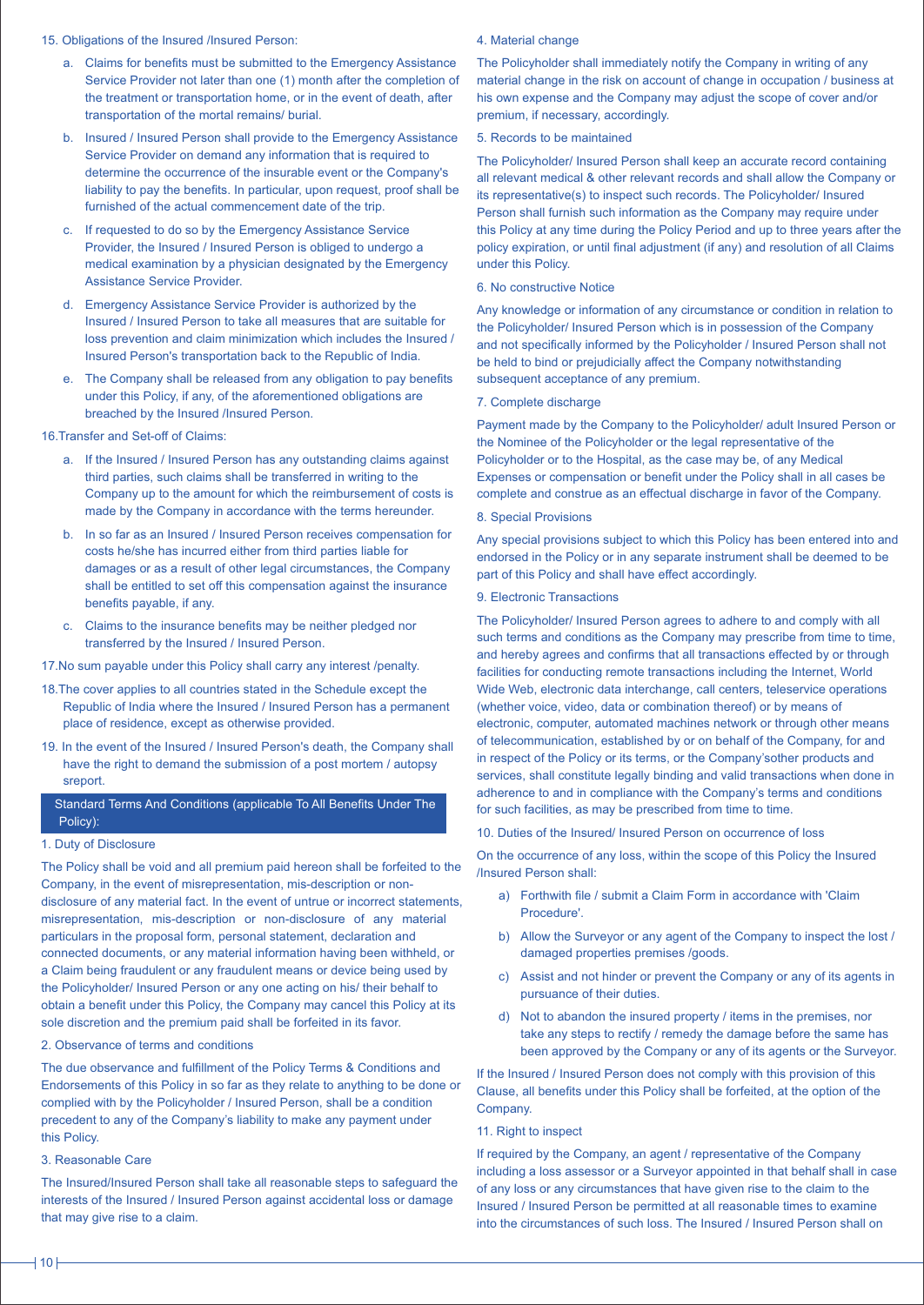being required so to do by the Company produce all books of accounts, receipts, documents relating to or containing entries relating to the loss or such circumstance in his possession and furnish copies of or extracts from such of them as may be required by the Company so far as they relate to such claims or will in any way assist the Company to ascertain in the correctness thereof or the liability of the Company under this Policy.

### 12. Position after a claim

The Insured / Insured Person shall not be entitled to abandon any insured property whether the Company has taken possession of the same or not. As from the day of receipt of the claim amount by the Insured / Insured Person, the Sum Insured for the remainder of the period of insurance shall stand reduced by the amount of the compensation.

### 13. Indemnity

The Company may at its option, if applicable reinstate, replace or repair the property or premises lost or damaged or any part thereof instead of paying the amount of loss or damage or may join with any other insurer in so doing. The Company shall not be bound to reinstate exactly or completely but only as circumstances permit and in reasonably sufficient manner. In no case shall the Company be bound to expend more in reinstatement than it would have cost to reinstate such property as it was at the time of the occurrence of such loss or damage and in any event not more than the sum Insured Person thereon. If in any case the Company shall be unable to reinstate or repair the insured property/item, because of any law or other regulations in force affecting insured property or otherwise, the Company shall, in every such case, only be liable to pay such sum as would be requisite under this Policy.

### 14. Subrogation

Subrogation shall mean the right of the Company to assume the rights of the Insured Person/Policyholder to recover expenses paid out under the Policy that may be recovered from any other source. The Policyholder/ Insured Person shall at his own expense do or concur in doing or permit to be done all such acts and things that may be necessary or reasonably required by the Company for the purpose of enforcing and/or securing any civil or criminal rights and remedies or obtaining relief or indemnity from any other party to which the Company is/or would become entitled upon the Company paying for a Claim under this Policy, whether such acts or things shall be or become necessary or required before or after its payment. Neither the Policyholder nor any Insured Person shall prejudice these subrogation rights in any manner and shall at his own expense provide the Company with whatever assistance or cooperation is required to enforce such rights. Any recovery the Company makes pursuant to this clause shall first be applied to the amounts paid or payable by the Company under this Policy and any costs and expenses incurred by the Company of affecting a recovery, where after the Company shall pay any balance remaining to the Policyholder. This clause shall not apply to any Benefit offered on fixed benefit basis.

#### 15. Contribution

Contribution is essentially the right of the Company to call upon other Insurers liable to the same Insured to share the costs of an indemnity claim on a rateable proportion of Sum Insured. If at the time when any Claim arises under this Policy, there is any other insurance which covers (or would have covered but for the existence of this Policy), the same Claim (in whole or in part), then the Company shall not be liable to pay or contribute more than its ratable proportion of any Claim. This clause shall not apply to any Benefit offered on fixed benefit basis.

# 16. Fraudulent claims

If a Claim is in any way found to be fraudulent, or if any false statement, or declaration is made or used in support of such a Claim, or if any fraudulent means or devices are used by the Policyholder / Insured Person or anyone acting on his/ their behalf to obtain any benefit under this Policy, then this Policy shall be void and all claims being processed shall be forfeited for all Insured Persons and all sums paid under this Policy shall be repaid to the Company by the Policyholder / all Insured Persons who shall be jointly liable for such repayment.

### 17. Cancellation

The Company may at any time, cancel this Policy, by giving 7 days notice in writing by Registered Post Acknowledgment Due to the Insured / Insured

Person at his last known address in which case the Company shall be liable to repay on demand a rateable proportion of the premium for the unexpired term from the date of the cancellation. Cause of Action No claim shall be payable under this Policy where the cause of action arises in India, unless otherwise specifically provided in the Schedule.

# 18. Policy Disputes

Any and all disputes or differences under or in relation to validity, construction, interpretation and effect to this Policy shall be determined by the Indian Courts and subject to Indian law.

#### 19. Arbitration clause

If any dispute or difference shall arise as to the quantum to be paid under this Policy (liability being otherwise admitted) such difference shall independently of all other questions be referred to the decision of a sole arbitrator to be appointed in writing by the parties thereto or if they cannot agree upon a single arbitrator within 30 days of any party invoking arbitration, the same shall be referred to a panel of three arbitrators, comprising of two arbitrators, one to be appointed by each of the parties to the dispute/difference and the third arbitrator to be appointed by such two arbitrators and arbitration shall be conducted under and in accordance with the provisions of the Arbitration and Conciliation Act,1996. It is clearly agreed and understood that no difference or dispute shall be referable to arbitration, as hereinbefore provided, if the Company has disputed or not accepted liability under or in respect of this Policy. It is hereby expressly stipulated and declared that it shall be a condition precedent to any right of action or suit upon this Policy that the award by such arbitrator/arbitrators of the amount of the loss or damage shall be first obtained.

### 20. Limitation Period

In no case whatsoever the Company shall be liable for any Claim under this Policy, if the requirement of Clause 13,14 & 15 above are not complied with, unless the Claim is the subject of pending action; it being expressly agreed and declared that if the Company shall disclaim liability for any Claim hereunder and such Claim shall not within 12 calendar months from thedate of the disclaimer have been made the subject matter of a suit in court of law then the Claim shall for all purposes be deemed to have been abandoned and shall not thereafter be recoverable

#### 21. Withdrawal/Revision/Modification of the Product

The Company reserves the right to withdraw, revise or modify this product /policy in the future. The revision/modification

may be in respect of Benefits, coverages, premiums, policy terms and conditions &/or exclusions. In the event of any such withdrawal of product the company will notify in advance to the policyholder providing him the option to port to the specified existing health products of the company with continuity benefit.

#### 22. Payment of Interest

In case of delay of seven days or more in payment of claim after the acceptance by the insured, the Company will pay interest on the claim amount at a rate which is 2% above the bank rate for the period of delay

## 23. Communication

Any communication meant for the Company must be in writing and be delivered to its address shown in the Policy Schedule. Any communication meant for the Policyholder will be sent by the Company to his last known address or the address as shown in the Policy Schedule. All notifications and declarations for the Company must be in writing and sent to the address specified in the Policy Schedule. Agents are not authorized to receive notices and declarations on the Company's behalf. Notice and instructions will be deemed served 10 days after posting or immediately upon receipt in the case of hand delivery,facsimile or e-mail.

### 24. Overriding effect of Policy Schedule

In case of any inconsistency in the terms and conditions in this Policy vis-avis the information contained in the Policy Schedule, the information contained in the Policy Schedule shall prevail.

### 25. Pre-policy Health Check up

The full cost of any pre-policy health check up wherever required shall be borne by the PolicyHolder / Insured Person.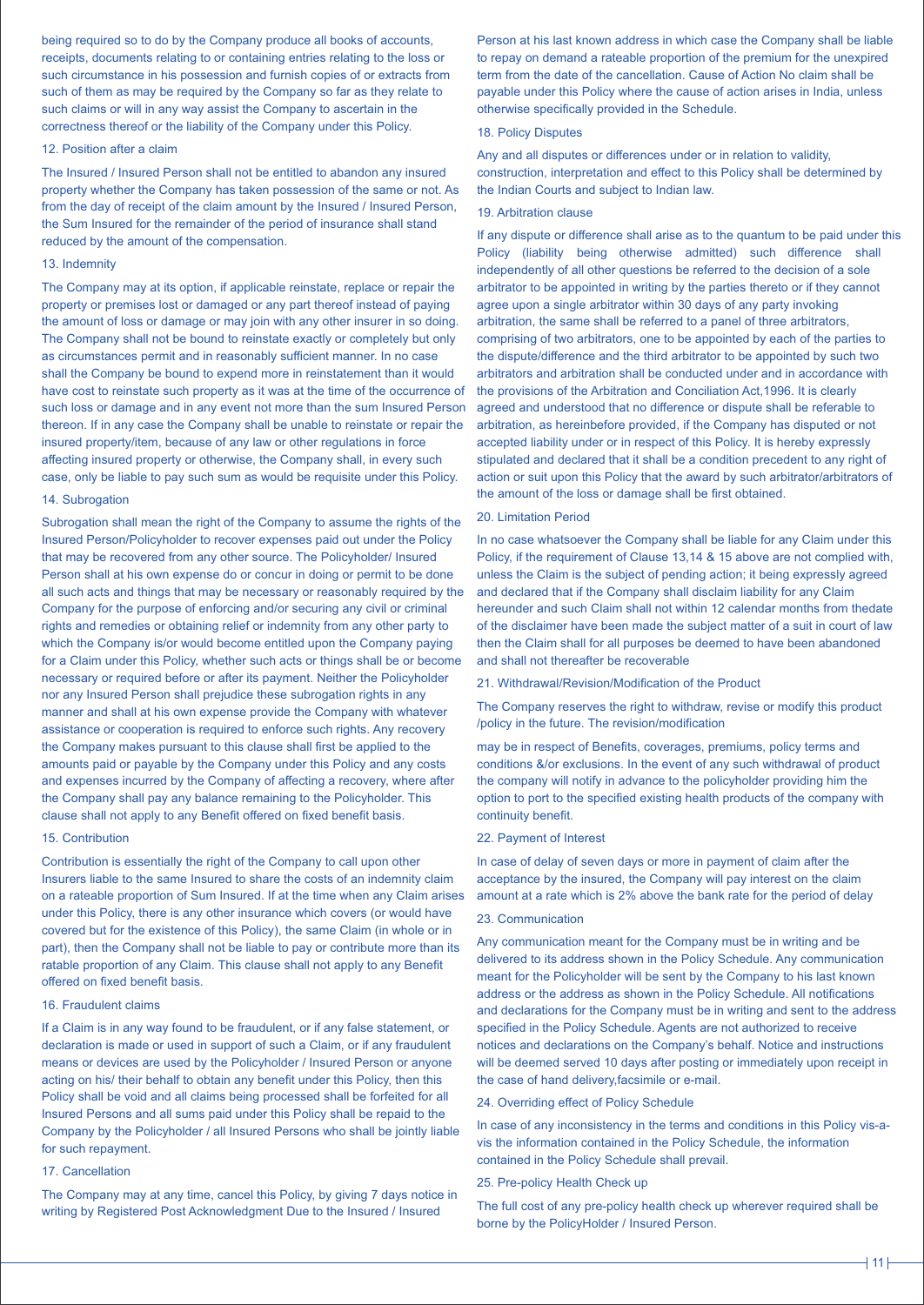# 26. Customer Service

If at any time the Insured / Insured Person requires any clarification or assistance, the Insured/Insured Person may contact either the Help Line of the Emergency Assistance Service Provider or the Policy issuing office of the Company at its address during normal office hours.

### 27. Grievances

If the Policyholder has a grievance that the Policyholder wishes the Company to redress, the Policyholder may contact the Company with the details of his grievance through:

| Website                                 | https://reliancegeneral.co.in                                                                                                                          |
|-----------------------------------------|--------------------------------------------------------------------------------------------------------------------------------------------------------|
| e-mail                                  | rgicl.services@relianceada.com                                                                                                                         |
| <b>Telephone</b>                        | 1800-3009                                                                                                                                              |
| Post/Courier                            | Any branch office, the correspondence<br>address, during normal business hours                                                                         |
| Write to us at<br>(Correspondence Only) | Reliance General Insurance,<br>Correspondence Unit, 301-302, Corporate<br>House RNT Marg, Opp. Jhabua Tower,<br>Indore, Madhya Pradesh, India - 452001 |

For further details on Grievance redressal procedure please refer: https://reliancegeneral.co.in/Insurance/About-Us/Grievance-Redressal.aspx

If the Policyholder is not satisfied with the Company's redressal of the Policyholder's grievance through one of the above methods, the Policyholder may approach the nearest Insurance Ombudsman for resolution of the grievance. The contact details of Ombudsman offices are mentioned below:

| <b>Ombudsman Office</b>                                                                      |                                                                                                                                                                                                                                                                                                  |
|----------------------------------------------------------------------------------------------|--------------------------------------------------------------------------------------------------------------------------------------------------------------------------------------------------------------------------------------------------------------------------------------------------|
| <b>Jurisdiction</b>                                                                          | <b>Office Address</b>                                                                                                                                                                                                                                                                            |
| Gujarat,<br>Dadra & Nagar<br>Haveli.<br>Daman and Diu.                                       | <b>AHMEDABAD - Shri Kuldip Singh</b><br>Office of the Insurance Ombudsman,<br>Jeevan Prakash Building, 6th floor, Tilak Marg, Relief<br>Road. Ahmedabad - 380 001.<br>Tel.: 079 - 25501201/02/05/06<br>Email: bimalokpal.ahmedabad@ecoi.co.in                                                    |
| Karnataka                                                                                    | <b>BENGALURU - Smt. Neerja Shah</b><br>Office of the Insurance Ombudsman, Jeevan Soudha<br>Building, PID No. 57-27-N-19Ground Floor, 19/19, 24th<br>Main Road, JP Nagar, 1st Phase, Bengaluru - 560 078.<br>Tel.: 080 - 26652048 / 26652049<br>Email: bimalokpal.bengaluru@ecoi.co.in            |
| Madhya Pradesh<br>Chattisgarh                                                                | <b>BHOPAL - Shri Guru Saran Shrivastava</b><br>Office of the Insurance Ombudsman.<br>Janak Vihar Complex, 2nd Floor, 6, Malviya Nagar,<br>Opp. Airtel Office, Near New Market, Bhopal - 462 003.<br>Tel.: 0755 - 2769201 / 2769202<br>Fax: 0755 - 2769203<br>Email: bimalokpal.bhopal@ecoi.co.in |
| Orissa                                                                                       | <b>BHUBANESHWAR-</b><br><b>Shri Suresh Chandra Panda</b><br>Office of the Insurance Ombudsman.<br>62, Forest park,<br>Bhubneshwar - 751 009.<br>Tel.: 0674 - 2596461 /2596455<br>Fax: 0674 - 2596429<br>Email: bimalokpal.bhubaneswar@ecoi.co.in                                                 |
| Punjab,<br>Haryana,<br>Himachal Pradesh,<br>Jammu & Kashmir.<br>Chandigarh                   | <b>CHANDIGARH -</b><br>Dr. Dinesh Kumar Verma<br>Office of the Insurance Ombudsman,<br>S.C.O. No. 101, 102 & 103, 2nd Floor, Batra Building,<br>Sector 17 - D, Chandigarh - 160 017.<br>Tel.: 0172 - 2706196 / 2706468<br>Fax: 0172 - 2708274<br>Email: bimalokpal.chandigarh@ecoi.co.in         |
| Tamil Nadu.<br><b>Pondicherry Town</b><br>and<br>Karaikal (which are<br>part of Pondicherry) | <b>CHENNAI - Shri M. Vasantha Krishna</b><br>Office of the Insurance Ombudsman,<br>Fatima Akhtar Court, 4th Floor, 453, Anna Salai,<br>Teynampet, CHENNAI - 600 018.<br>Tel.: 044 - 24333668 / 24335284<br>Fax: 044 - 24333664<br>Email: bimalokpal.chennai@ecoi.co.in                           |

| <b>Ombudsman Office</b>                                                                                                                                                                                                                                                                                                                                                                                                                                                                                                                                                    |                                                                                                                                                                                                                                                                                                                |  |  |
|----------------------------------------------------------------------------------------------------------------------------------------------------------------------------------------------------------------------------------------------------------------------------------------------------------------------------------------------------------------------------------------------------------------------------------------------------------------------------------------------------------------------------------------------------------------------------|----------------------------------------------------------------------------------------------------------------------------------------------------------------------------------------------------------------------------------------------------------------------------------------------------------------|--|--|
| <b>Jurisdiction</b>                                                                                                                                                                                                                                                                                                                                                                                                                                                                                                                                                        | <b>Office Address</b>                                                                                                                                                                                                                                                                                          |  |  |
| Delhi                                                                                                                                                                                                                                                                                                                                                                                                                                                                                                                                                                      | <b>DELHI - Shri Sudhir Krishna</b><br>Office of the Insurance Ombudsman,<br>2/2 A, Universal Insurance Building, Asaf Ali Road, New<br>Delhi - 110 002.<br>Tel.: 011 - 23232481/23213504<br>Email: bimalokpal.delhi@ecoi.co.in                                                                                 |  |  |
| Assam,<br>Meghalaya,<br>Manipur,<br>Mizoram,<br>Arunachal Pradesh,<br>Nagaland and<br>Tripura                                                                                                                                                                                                                                                                                                                                                                                                                                                                              | GUWAHATI - Shri Kiriti .B. Saha<br>Office of the Insurance Ombudsman,<br>Jeevan Nivesh, 5th Floor, Nr. Panbazar over bridge,<br>S.S. Road, Guwahati - 781001(ASSAM).<br>Tel.: 0361 - 2632204 / 2602205<br>Email: bimalokpal.guwahati@ecoi.co.in                                                                |  |  |
| Andhra Pradesh,<br>Telangana,<br>Yanam and<br>part of Territory of<br>Pondicherry.                                                                                                                                                                                                                                                                                                                                                                                                                                                                                         | <b>HYDERABAD - Shri I. Suresh Babu</b><br>Office of the Insurance Ombudsman,<br>6-2-46, 1st floor, "Moin Court", Lane Opp. Saleem<br>Function Palace, A. C. Guards, Lakdi-Ka-Pool,<br>Hyderabad - 500 004.<br>Tel.: 040 - 67504123 / 23312122<br>Fax: 040 - 23376599<br>Email: bimalokpal.hyderabad@ecoi.co.in |  |  |
| Rajasthan                                                                                                                                                                                                                                                                                                                                                                                                                                                                                                                                                                  | JAIPUR - Smt. Sandhya Baliga<br>Office of the Insurance Ombudsman,<br>Jeevan Nidhi - II Bldg., Gr. Floor, Bhawani Singh Marg,<br>Jaipur - 302 005.<br>Tel.: 0141 - 2740363<br>Email: Bimalokpal.jaipur@ecoi.co.in                                                                                              |  |  |
| Kerala,<br>Lakshadweep,<br>Mahe-a part of<br>Pondicherry.                                                                                                                                                                                                                                                                                                                                                                                                                                                                                                                  | <b>ERNAKULAM - Ms. Poonam Bodra</b><br>Office of the Insurance Ombudsman,<br>2nd Floor, Pulinat Bldg., Opp. Cochin Shipyard, M. G.<br>Road, Ernakulam - 682 015.<br>Tel.: 0484 - 2358759 / 2359338<br>Fax: 0484 - 2359336<br>Email: bimalokpal.ernakulam@ecoi.co.in                                            |  |  |
| West Bengal,<br>Sikkim,<br>Andaman & Nicobar<br>Islands.                                                                                                                                                                                                                                                                                                                                                                                                                                                                                                                   | <b>KOLKATA - Shri P. K. Rath</b><br>Office of the Insurance Ombudsman,<br>Hindustan Bldg. Annexe, 4th Floor, 4, C.R. Avenue,<br>KOLKATA - 700 072.<br>Tel.: 033 - 22124339 / 22124340<br>Fax: 033 - 22124341<br>Email: bimalokpal.kolkata@ecoi.co.in                                                           |  |  |
| <b>Districts of Uttar</b><br>Pradesh:<br>Laitpur, Jhansi,<br>Mahoba, Hamirpur,<br>Banda, Chitrakoot,<br>Allahabad,<br>Mirzapur,<br>Sonbhabdra,<br>Fatehpur,<br>Pratapgarh,<br>Jaunpur, Varanasi,<br>Gazipur, Jalaun,<br>Kanpur, Lucknow,<br>Unnao, Sitapur,<br>Lakhimpur,<br>Bahraich,<br>Barabanki.<br>Raebareli, Sravasti,<br>Gonda, Faizabad,<br>Amethi, Kaushambi,<br>Balrampur, Basti,<br>Ambedkarnagar,<br>Sultanpur,<br>Maharajgang,<br>Santkabirnagar,<br>Azamgarh,<br>Kushinagar,<br>Gorkhpur, Deoria,<br>Mau, Ghazipur,<br>Chandauli, Ballia,<br>Sidharathnagar. | <b>LUCKNOW -</b><br><b>Shri Justice Anil Kumar Srivastava</b><br>Office of the Insurance Ombudsman,<br>6th Floor, Jeevan Bhawan, Phase-II, Nawal Kishore<br>Road, Hazratganj, Lucknow - 226 001.<br>Tel.: 0522 - 2231330 / 2231331<br>Fax: 0522 - 2231310<br>Email: bimalokpal.lucknow@ecoi.co.in              |  |  |
| Goa,<br>Mumbai<br><b>Metropolitan Region</b><br>excluding Navi<br>Mumbai & Thane                                                                                                                                                                                                                                                                                                                                                                                                                                                                                           | <b>MUMBAI - Shri Milind A. Kharat</b><br>Office of the Insurance Ombudsman,<br>3rd Floor, Jeevan Seva Annexe, S. V. Road, Santacruz<br>(W), Mumbai - 400 054.<br>Tel.: 022 - 26106552 / 26106960<br>Fax: 022 - 26106052<br>Email: bimalokpal.mumbai@ecoi.co.in                                                 |  |  |